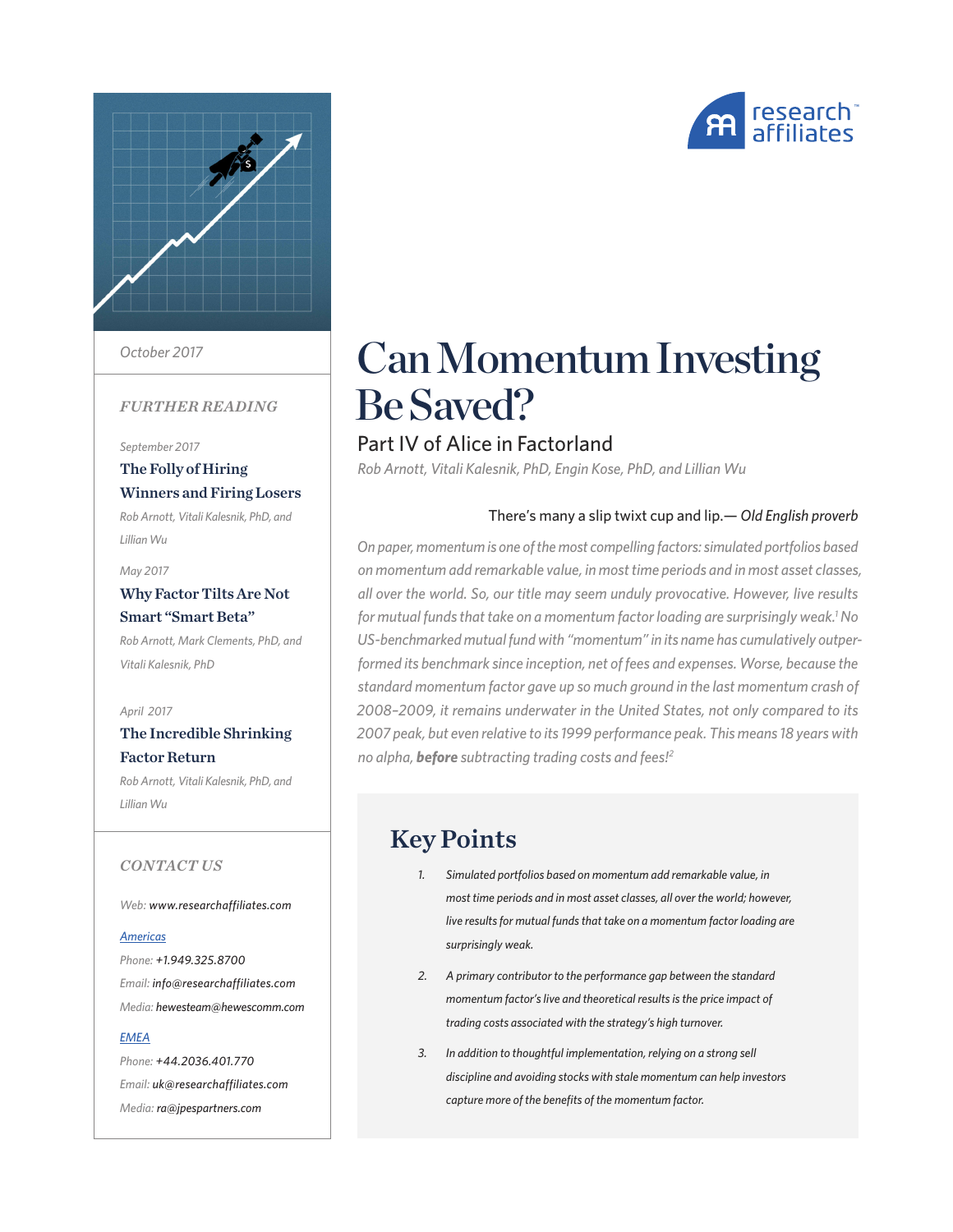*To be sure, most advocates of momentum investing will disavow the standard model, and will claim they use proprietary momentum strategies with better simulated, and perhaps better live, performance. A handful (especially in the hedge fund community) may be able to point to respectable fund performance, net of trading costs and fees. But a careful review of the competitive landscape reveals that most claims of the merits of momentum investing are not supported by data, particularly not live mutual fund results, net of trading costs and fees.3*

*The three traps for momentum investing are 1) high turnover, in crowded trades, which leads to high trading costs; 2) a careless sell discipline, because momentum's profits accrue for months, not years, and then reverse course; and 3) repeat winners (and losers), which have been soaring (or tumbling) for so very long they enjoy little or no momentum follow-through. Each of these traps can be avoided. By evading these traps, we can narrow the gap between paper and live results. Yes, momentum can probably be saved, even net of fees and trading costs.*

*This is the fourth and final article in the* Alice in Factorland *series.4*

Momentum is the tendency for rising stock prices to continue rising and for falling stock prices to continue falling. Why should stocks behave this way? Human nature conditions us to extrapolate our recent past experience: we want more of anything that has given us great joy and profit, and we want less of whatever has given us pain and losses. For this simple reason, momentum investing is popular. The mere act of buying recent winners and selling recent losers is both comfortable and enticing, and many investors act accordingly. Thus, human behavior may play a large role in fueling price momentum and creating a self-fulfilling prophecy. This may be the reason the momentum factor has enjoyed persistent success for so many years, in so

# *"The gap between paper portfolios and live results is very real."*

many geographic regions. Momentum's steam is able to power on, however, *only until* valuations are stretched so far that relative valuation overcomes the forces of momentum.

# Momentum: Toward a Better Understanding

Whereas investors have pursued momentum investing for centuries, the "science" of understanding momentum is rather new, dating back only about a quarter-century.<sup>5</sup> Our understanding has been improved through the work of many researchers, in multiple ways, ranging from correlations between past and subsequent returns to long–short factor portfolios.6

The most convincing explanations for momentum lie in the behavioral realm.<sup>7</sup> Three articles are frequently cited as offering the best explanation of the momentum effect. The three underlying theories do not contradict each other and each is likely to be partially responsible for the momentum effect. The first article, Barberis, Shleifer, and Vishny (1998), suggests that when earnings surprises reach the market, investors do not pay them enough attention, and the stock price initially underreacts to the news.<sup>8</sup> When the initial news is followed by confirming news, the stock price adjusts in the same direction (momentum), often to the point of over-extrapolation to where the stock price is poised for mean reversion.

Daniel, Hirshleifer, and Subrahmanyam (1998) propose a second explanation, arguing that investors overestimate precision of their private information and underestimate precision of public information as a result of biased self-attribution and overconfidence.9 Overconfidence encourages investors to overestimate the accuracy of their insights or private information, which causes them to trade more aggressively. In the case of biased self-attribution—when success is attributed to superior skill, but failures to bad luck—investors tend to pay attention to confirmatory signals and ignore conflicting ones, which again inspires more aggressive trading. Both behaviors lead to initial momentum and subsequent mean reversion in prices.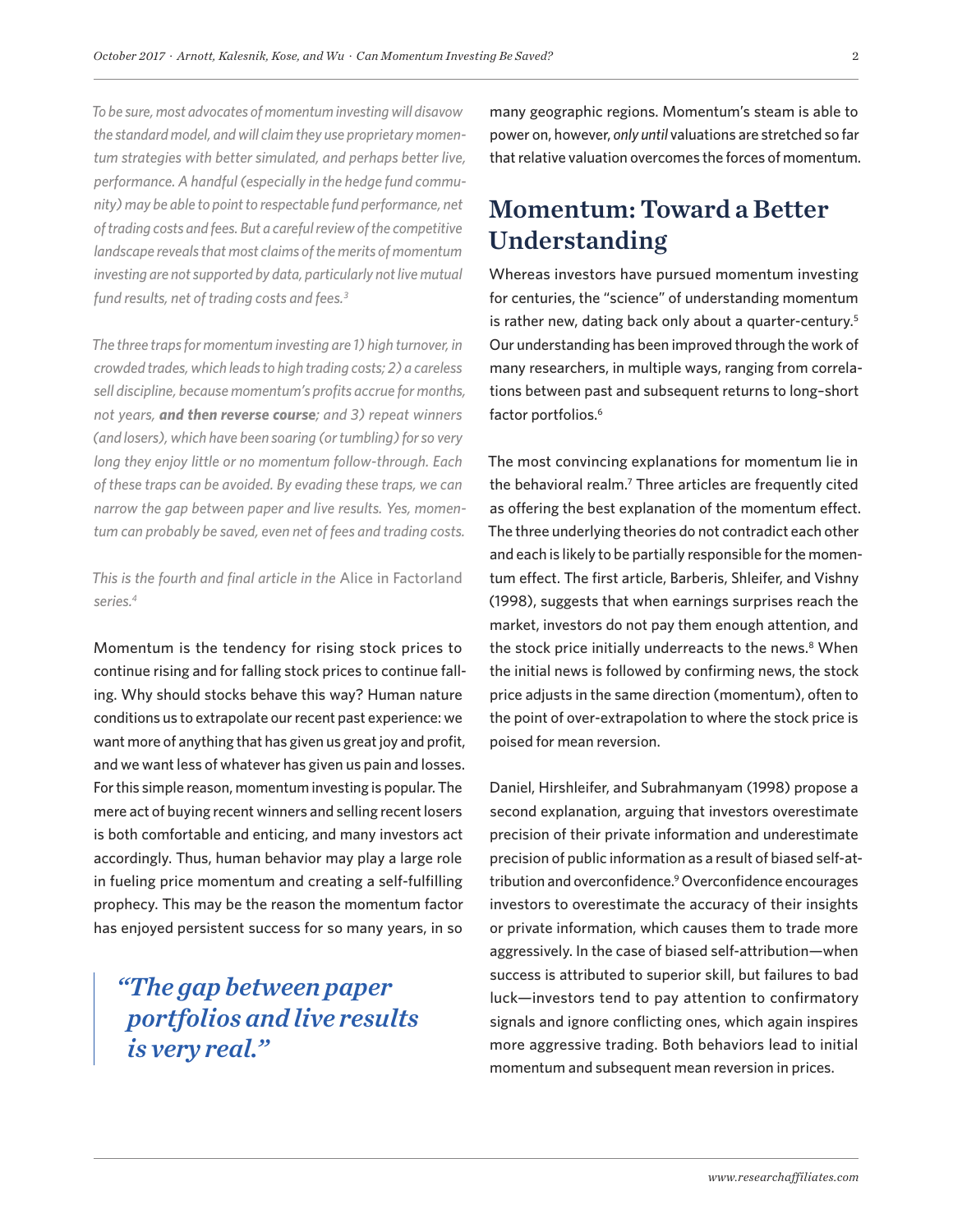The third explanation, a model proposed by Hong and Stein (1999), observes that information is not evenly available to all market participants. The model describes two groups of traders: "news watchers," who have better access to private information about specific stocks, but are not well versed in market dynamics, so are not able to extract information from prices; and "momentum traders," who do not have private information, but are well aware of market dynamics. The gradual release of private information leads to an initial underreaction from the news watchers, followed by an overreaction when the momentum traders try to profit by trend chasing, which in turn is followed by price reversion to the mean.<sup>10</sup>

Momentum in stocks is perhaps one of the best-performing signals *on paper*: it has a better risk–return tradeoff than most known equity market factors. A momentum factor pairs a long portfolio of stocks whose prices have recently been soaring relative to the market, with a short portfolio of stocks whose prices have been sharply underperforming the market.<sup>11</sup> Our research, discussed in this article, considers three types of momentum: 1) standard

momentum, which we define as the trailing 12-month return, excluding the most recent month; 2) fresh momentum, capturing stocks in the early part of their momentum trajectory (which we define as standard momentum conditioned on the opposite prior-year relative return); and 3) stale momentum, capturing stocks in the later part of their momentum trajectory (which we define as standard momentum conditioned on the same direction of the prioryear relative return).

In **Figure 1**, we compare the cumulative relative performance of the long portfolio (winners) versus the short portfolio (losers) (i.e., the standard momentum factor), on a log scale, for five geographic regions, and globally, since 1990. Momentum was first documented by Jegadeesh and Titman in 1993 and, anecdotally, started becoming more popular as a quantitative investment strategy after about 1997. Before that time, although performance-chasing strategies were commonplace, and momentum was an element of many investment managers' thinking, *formal* momentum strategies existed mostly as just a backtest.



Source: Research Affiliates, LLC, using data from Kenneth French Data Library. Note: The performance of the standard momentum factor is the relative performance of the long portfolio (winners) versus the short portfolio (losers).

Any use of the above content is subject to all important legal disclosures, disclosures, and terms of use found at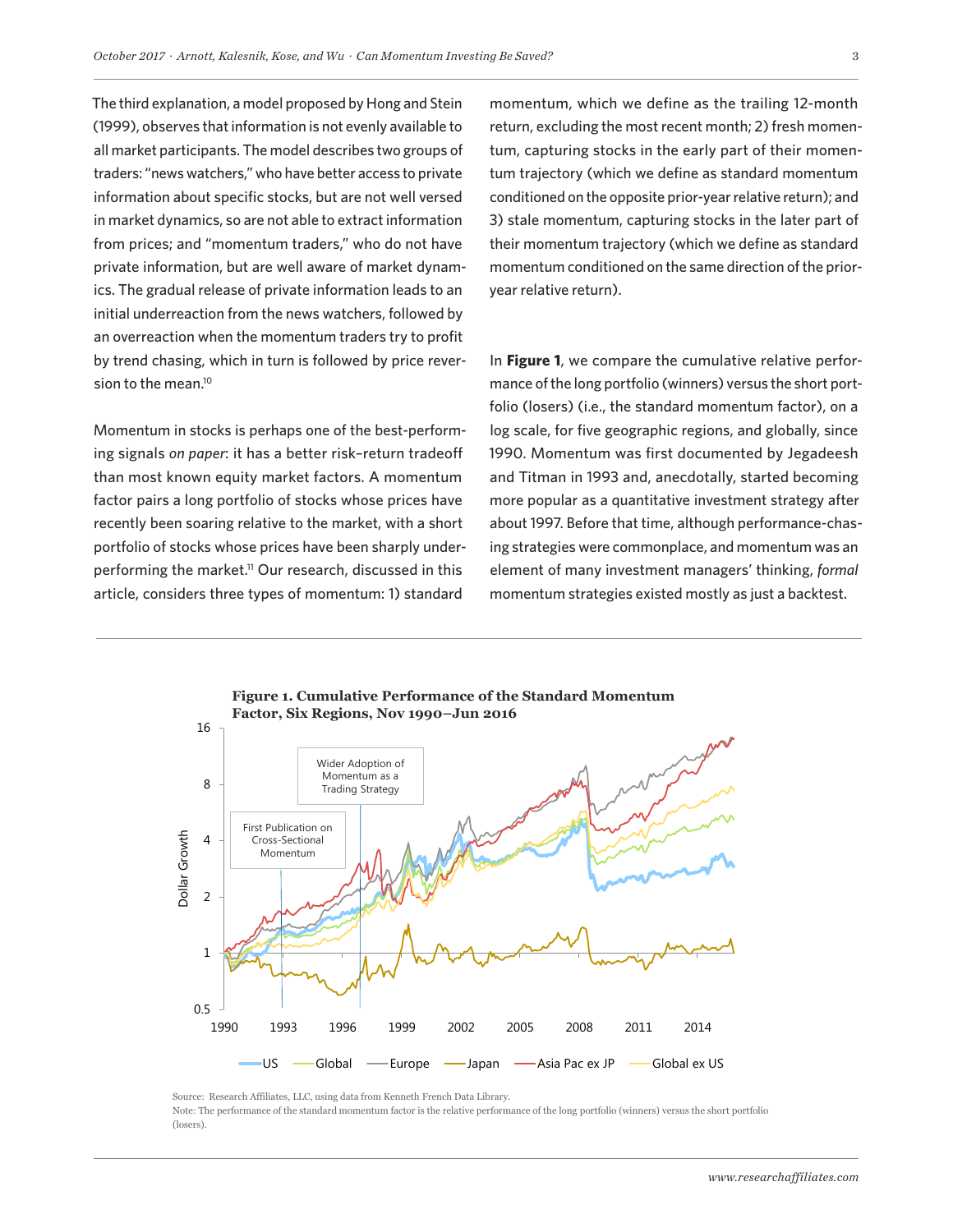Momentum appears to be successful, everywhere except Japan. A closer look, however, reveals that the cumulative return for the standard momentum factor in the United States and Japan is no better now than in 1999, and for global markets remains below its 2007 peak. Two momentum crashes, in 2002 and 2009, took their toll on momentum factor performance in the United States by 28% and 54%, respectively, and the factor has not yet recovered. A momentum strategy is very vulnerable to crashes that tend to occur when the momentum trade is relatively expensive and in periods of heightened volatility. Momentum performance has also shown dismayingly high global correlation—especially during the crashes—since about 1999. All six regions show a momentum crash at the end of the tech bubble, at the end of the 2000–2002 bear market, and a big crash in 2009. There was nowhere to hide.

**Figure 2** compares, for the same six geographic regions, the Sharpe ratios of the relative performance of the long versus short portfolios for momentum (winners minus losers, or WML) and the original Fama–French factors, size (small cap minus big cap, or SMB) and value (high book-to-price ratio minus low, or HML). Momentum dominates everywhere except Japan.12 Since first documented in US stocks, the momentum effect has also been documented in many other asset classes.13 Again, on paper, momentum looks fantastic! Sadly, live results in the real world hint at trouble for momentum investors, net of trading costs.

In the first article of the *Alice in Factorland* series, "The Incredible Shrinking Factor Return" (Arnott, Kalesnik, and Wu, 2017), we show that investors in mutual funds capture only fractions of the theoretical returns for some of the most popular long–short factors. By comparing fund performance between funds with high and low factor loadings, we demonstrate that the return from a mutual fund's exposure to a factor is often significantly lower, per unit of factor loading, than the return indicated by the theoretical factor paper portfolio. Notably, the market and value factor premiums earned by mutual funds since 1990 are about half the indicated theoretical return, and shockingly, the momentum factor premium essentially disappears.

On average, mutual fund managers with high momentum exposure do not appear to derive *any* benefit relative to managers with low momentum exposure, even during a quarter-century when high-momentum stocks beat low-momentum stocks by around 6% a year. This lack



Source: Research Affiliates, LLC, using data from Kenneth French Data Library.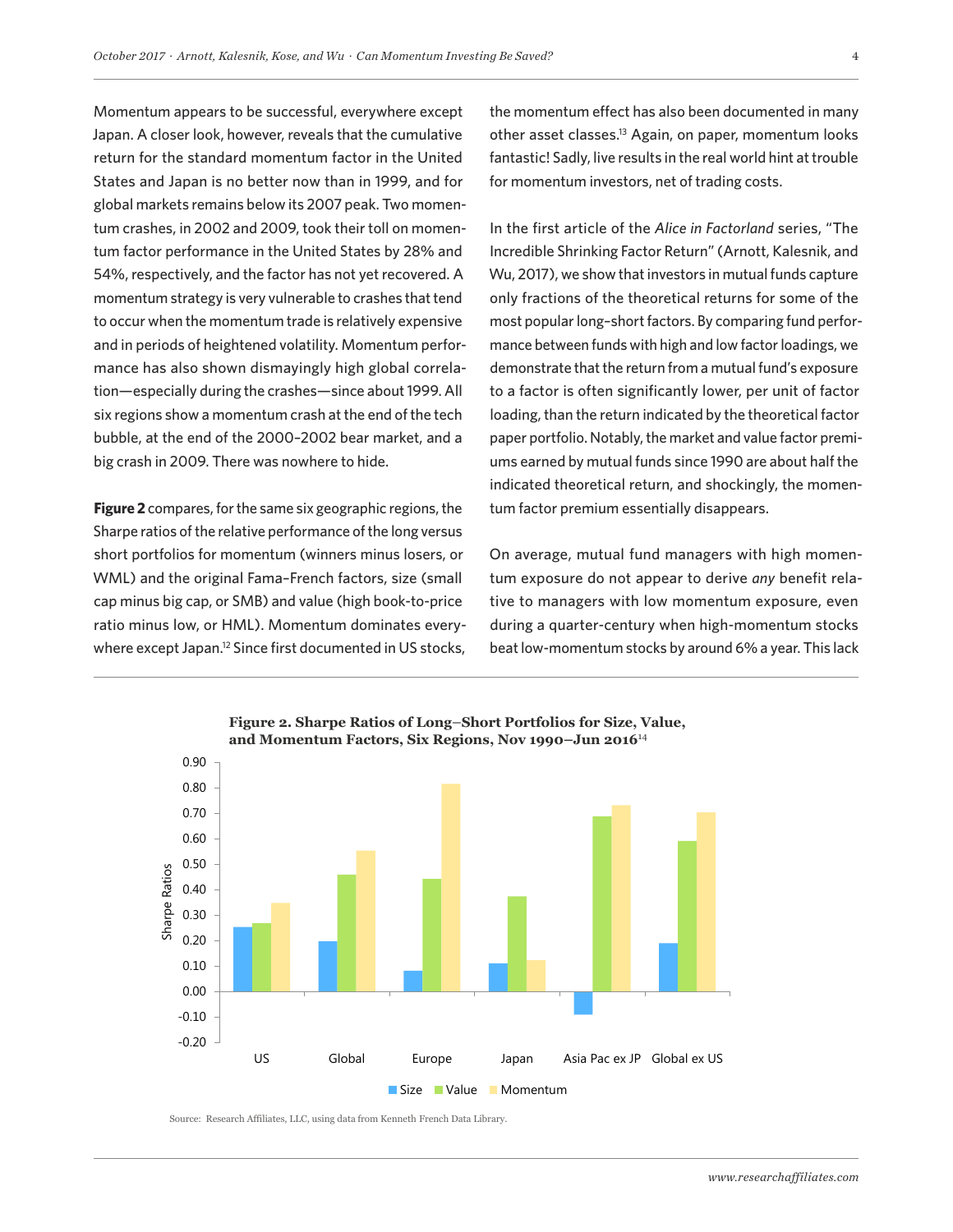of benefit from momentum breaks neatly into two periods: a large benefit was earned in the 1990s, and nearly all reversed in the years following. Perhaps some individual momentum strategies might have bucked this pattern by providing substantial, reliable alpha.<sup>15</sup> An exhaustive exploration of the many flavors of momentum is difficult, and far beyond the scope of our research. In any event, were these new momentum strategies developed in the 1990s? Did these momentum variants work on live assets, or only on paper, with the blessings of hindsight?

In this article we examine the gap between theoretical and live portfolio performance in detail. Let's begin by digging into the problems of momentum in live portfolios, then explore ways to potentially fix these problems.

# The Momentum Gap: Live versus Paper Performance

The gap between paper portfolios and live results is very real. In our first test, we select mutual funds using the Morningstar database of mutual fund performance that have specific keywords in their names. We combine funds sharing a specific keyword into one basket and compute the performance of these baskets of funds (a description of our data and method are in the online appendix). We limit this survey to US-benchmarked funds with at least one year of live history, using whichever of three share classes (institutional, A, or no-load) has the longest history.

We show in **Table 1, Panel A**, the performance characteristics of these funds, for an array of keyword searches in the fund names. We compute two measures of value-add relative to the market: 1) equally weighted by sample, for which we equally weight the fund-month observations ("first method"); and 2) equally weighted by months, for which we combine funds available at a given month into an equally weighted portfolio of those funds and compute the value-add of the portfolio ("second method"). The first approach gives 10 times as much weight to months with 10 live funds as to months with 1 fund; the second gives equal weight to all months with at least 1 fund that meets the keyword search. We display the fund category results in ascending order of their value-add relative to the capital*"Price impact of trading costs…makes standard momentum…a very expensive strategy."*

ization-weighted market, based on the first method, which is equally weighted by sample.

To be sure, the naming of a fund is more a marketing exercise than an objective statement of fund purpose. Nevertheless, it seems a reasonable assumption that if "momentum" is in the fund name, the manager must want to be perceived as a momentum expert. Six such funds with a US benchmark are in the Morningstar database. Of all the keywords we considered, these six funds with the keyword "momentum" have the highest average momentum loadings, validating they are indeed trying to benefit from momentum.

These so-labeled momentum funds were the worst-performing category of funds in our research in terms of value-add relative to the market. On average, they underperformed the market −2.2% a year when weighting by the first method, and by a whopping −4.3% a year using the second method. These funds yielded an average −2.6% CAPM alpha and −3.1% four-factor alpha (using the Fama– French three-factor model plus the standard momentum factor). In other words, the investors in these funds experienced a 3.1% annualized average shortfall relative to the performance of the paper portfolios their factor loadings were replicating. If these funds had been able to fully capture their factor premia, they would have outperformed the market by roughly 0.9% a year (3.1% better than their 2.2% average shortfall).

The small number of momentum funds in the database allows us to look at them in more detail. Only one fund, which self-identified with the tag "earnings momentum," was live from November 1994 to January 2003. Not until four years later in June 2007 did any funds again use a momentum tag. Although earnings momentum and price momentum are definitely related (e.g., Novy-Marx, 2015, provides evidence that earnings momentum is the main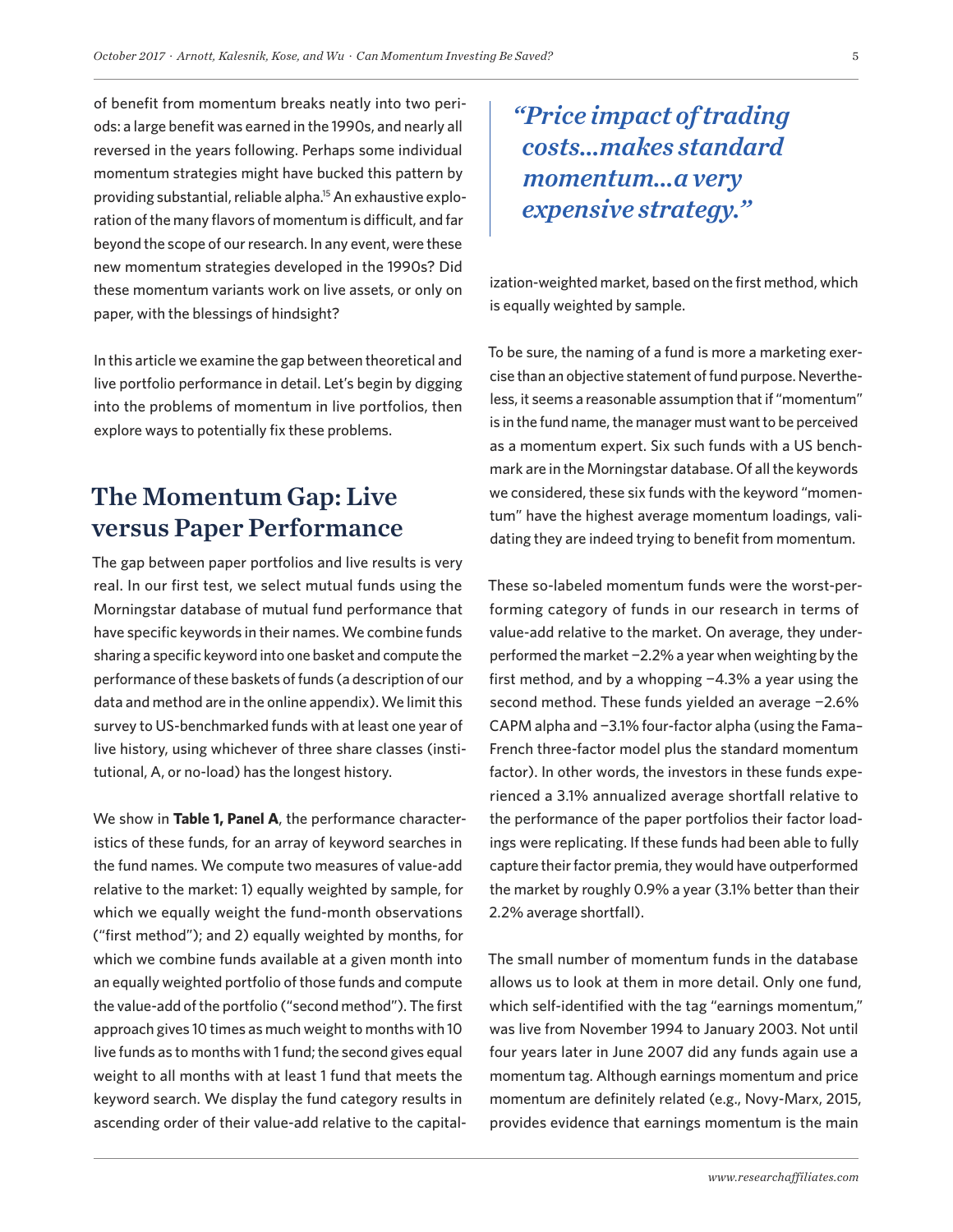#### **Table 1. Mutual Fund Performance Characteristics, Funds by Keywords, United States, 1990–2016**<sup>18</sup>

|                                 |                 | Average Value-Add<br>Relative to Market (ann.) |                                  |                                 |                                |                                  |                                       |                                 |                                    |
|---------------------------------|-----------------|------------------------------------------------|----------------------------------|---------------------------------|--------------------------------|----------------------------------|---------------------------------------|---------------------------------|------------------------------------|
| Keyword Search                  | No. of<br>Funds | Equally<br>Weighted<br>by Sample               | Equally<br>Weighted<br>by Months | Average<br>CAPM Alpha<br>(ann.) | Average<br>FF4 Alpha<br>(ann.) | Average<br>Market<br><b>Beta</b> | Average<br><b>Size</b><br><b>Beta</b> | Average<br>Value<br><b>Beta</b> | Average<br>Momentum<br><b>Beta</b> |
| Momentum                        | 6               | $-2.2%$                                        | $-4.3%$                          | $-2.6%$                         | $-3.1%$                        | 1.10                             | 0.53                                  | $-0.09$                         | 0.24                               |
| Earnings Momentum               | 1               | $-8.4%$                                        | $-8.7%$                          | $-5.5%$                         | $-6.2%$                        | 1.31                             | 0.99                                  | $-0.38$                         | 0.22                               |
| Price Momentum                  | 5               | $-0.6%$                                        | $-0.4%$                          | $-1.2%$                         | $-0.8%$                        | 1.06                             | 0.44                                  | $-0.03$                         | 0.24                               |
| Quality                         | 13              | $-1.8%$                                        | $-1.9%$                          | $-1.4%$                         | $-1.0%$                        | 0.87                             | $-0.02$                               | $-0.05$                         | $-0.01$                            |
| Dynamic                         | 20              | $-1.6%$                                        | $-1.4%$                          | $-1.6%$                         | $-1.0%$                        | 1.01                             | 0.20                                  | $-0.15$                         | 0.08                               |
| Growth                          | 965             | $-1.0%$                                        | $-0.5%$                          | $-0.8%$                         | $-0.7%$                        | 1.06                             | 0.25                                  | $-0.20$                         | 0.05                               |
| Large                           | 449             | $-1.0%$                                        | $-1.0%$                          | $-0.9%$                         | $-1.0%$                        | 0.99                             | $-0.06$                               | $-0.01$                         | 0.01                               |
| Income                          | 141             | $-1.0%$                                        | $-1.2%$                          | $-0.1%$                         | $-0.5%$                        | 0.88                             | $-0.08$                               | 0.14                            | $-0.03$                            |
| Volatility                      | 31              | $-1.0%$                                        | $-0.9%$                          | $-0.5%$                         | $-1.3%$                        | 0.87                             | 0.11                                  | 0.01                            | 0.07                               |
| Research                        | 37              | $-0.8%$                                        | $-0.5%$                          | $-0.6%$                         | $-0.6%$                        | 1.02                             | 0.01                                  | $-0.03$                         | 0.00                               |
| Advantage                       | 39              | $-0.4%$                                        | $-0.4%$                          | $-0.5%$                         | $-0.7%$                        | 1.01                             | 0.10                                  | $-0.03$                         | 0.03                               |
| Opportunity                     | 50              | $-0.3%$                                        | 0.0%                             | $-0.3%$                         | $-0.5%$                        | 1.02                             | 0.29                                  | 0.08                            | $-0.05$                            |
| Dividend                        | 97              | $-0.2%$                                        | $-0.5%$                          | 0.6%                            | 0.1%                           | 0.86                             | $-0.05$                               | 0.10                            | $-0.03$                            |
| Contrarian                      | 12              | 0.0%                                           | 0.5%                             | 1.2%                            | 1.0%                           | 0.96                             | 0.15                                  | 0.17                            | $-0.11$                            |
| Fundamental                     | 30              | 0.3%                                           | 0.1%                             | 0.1%                            | 0.3%                           | 1.01                             | 0.09                                  | $-0.02$                         | 0.00                               |
| Multi-Factor                    | 12              | 0.4%                                           | 1.6%                             | $-0.2%$                         | $-1.1%$                        | 0.97                             | 0.36                                  | 0.15                            | 0.10                               |
| Value                           | 731             | 0.5%                                           | 0.4%                             | 0.6%                            | $-0.3%$                        | 0.96                             | 0.20                                  | 0.27                            | $-0.05$                            |
| Small                           | 677             | 0.7%                                           | 0.8%                             | 0.5%                            | $-0.7%$                        | 1.03                             | 0.67                                  | 0.15                            | 0.04                               |
| Fundamental Index <sup>TM</sup> | 7               | 1.4%                                           | 1.8%                             | 0.3%                            | 0.8%                           | 1.05                             | 0.21                                  | 0.19                            | $-0.07$                            |

#### *Panel A. Mutual Fund Performance by Keywords*

#### *Panel B. Detailed Examination of Momentum Mutual Funds*

| <b>Funds</b>           | <b>Fund First Date</b><br>in Sample | <b>Fund Last Date</b><br>in Sample | <b>Fund Value-Add</b><br>over the Benchmark (ann.) | Theoretical Long-Short<br>Momentum Factor Return<br>over the Same Period (ann.) |
|------------------------|-------------------------------------|------------------------------------|----------------------------------------------------|---------------------------------------------------------------------------------|
| Earnings Momentum Fund |                                     |                                    |                                                    |                                                                                 |
| Fund A                 | $Nov-94$                            | $Jan-03$                           | $-8.7\%$                                           | 14.0%                                                                           |
| Price Momentum Funds   |                                     |                                    |                                                    |                                                                                 |
| Fund B                 | Aug-09                              | $Dec-16$                           | $-1.0\%$                                           | 1.5%                                                                            |
| Fund C                 | Aug-09                              | $Dec-16$                           | $-0.7%$                                            | 1.5%                                                                            |
| Fund D                 | $Feh-12$                            | $Dec-16$                           | $-1.1%$                                            | 3.0%                                                                            |
| Fund E                 | $Feh-12$                            | $Dec-16$                           | $-1.0%$                                            | 3.0%                                                                            |
| Fund F                 | Jun-07                              | $Dec-16$                           | $-0.2%$                                            | $-1.9%$                                                                         |

Source: Research Affiliates, LLC, using data from Morningstar and Kenneth French Data Library. The darkest green shading indicates the highest values in the column, and the darkest red shading the lowest values. Lesser gradations of shading indicate relative degrees of high or low values. White indicates values in the middle range.

Note: Our data sample includes all US equity mutual funds, including nonsurvivors, that have an institutional, A, or no-load share-class, with at least one year of live history. The oldest share-class is used for funds having multiple share classes. The reported performance statistics are averaged within each month, and compounded over the full span. The Multi-Factor category also includes funds labeled "multi-style." Fundamental Index category includes funds with RAFI™ or RAE™ or Fundamental Index in their name.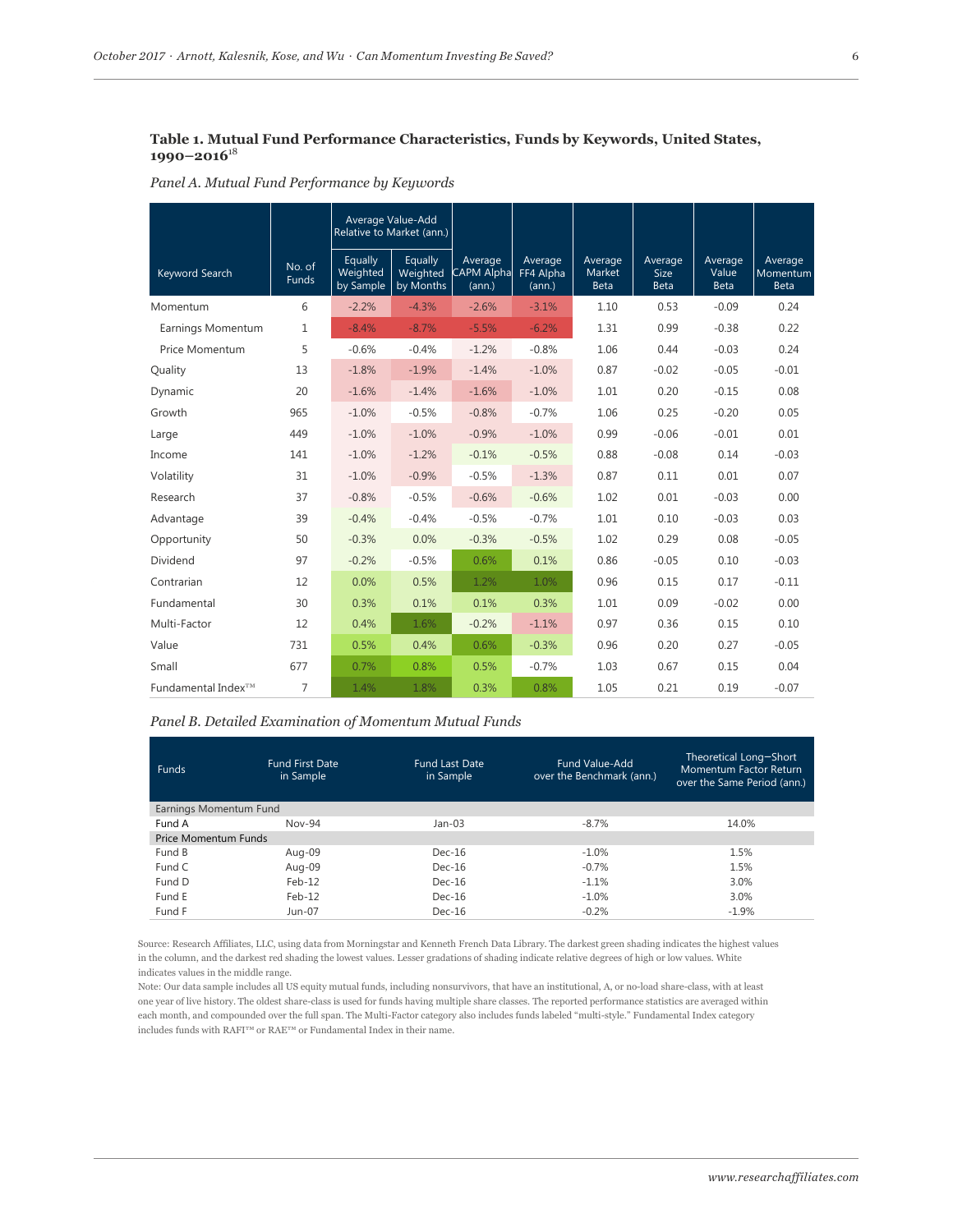driver of price momentum), the two are somewhat distinct. Therefore, we divide our sample into those funds labeled as earnings momentum and those labeled as price momentum in order to conduct a more detailed examination.

We report in **Table 1, Panel B**, the performance characteristics of the six individual momentum funds. As reported in Panel A of Table 1, the average annual underperformance of −2.2% a year (for still-extant funds, this is through yearend 2016),<sup>17</sup> net of all trading costs and fees, is heavily skewed downward by the poor results of the single earnings momentum fund. But the other five funds hardly show exemplary results, even though the momentum *factor* has delivered a return of nearly 5.0% a year since the start of our study in 1990, and over 3.0% a year since the March– September 2009 momentum crash. As Panel B shows, only Fund F can blame the poor performance of the momentum factor for its low return. The other funds have underperformed in periods when momentum delivered a decent return on paper in the theoretical long–short momentum factor portfolio.

The performance of the earnings momentum fund was horrid, returning a whopping −8.4% a year and generating an annualized −6.2% four-factor alpha. Let's not let the word "earnings" deceive us; this was a real momentum fund with a very strong momentum loading of 0.22—only a notch lower than the loading of the price momentum funds at 0.24. The other five funds, by contrast, fared significantly better. They underperformed the benchmark by "only" −0.6% a year using the first method (and by −0.4% by the second method), with a four-factor Fama–French alpha of "only" −0.8%.

Other fund groups that show a high momentum-factor loading are multi-factor and dynamic. The momentum loadings for these groups are 0.10 and 0.08, respectively (about one-half to one-third the 0.24 loading for the funds self-identifying as momentum). The multi-factor group outperforms the benchmark by 0.4% a year (1.6% by the second measure), while the dynamic group lags the benchmark by −1.6% a year (−1.4% by the second measure); the two have annualized four-factor alphas of −1.1% and −1.0%, respectively. (A brief analysis of the strategies with the

other keywords listed in Table 1, Panel A, is provided in the online appendix.)

We acknowledge the keyword method we use to examine the performance of the momentum funds has the potential to miss funds that are betting heavily on momentum, but do not choose to identify as such. To address this problem, we broaden our universe to include all funds ranked in the top 5%, based on correlation *or* beta, with each factor in the standard four-factor Fama–French model, each month. These funds have the highest correlation or beta exposure to one of the market, small-cap, value, or momentum factors.18 Our universe then expands to over 20 funds at the start of our analysis, and roughly 100 funds (80 to 110 funds) during the current decade.

In **Table 2, Panel A**, we report the performance characteristics of the funds with the highest factor loadings. We repeat the same exercise selecting the 5% of funds with the highest correlation of value-add to the list of factors, and display performance characteristics for this list of funds in **Panel B**. For momentum, this means we are looking for the 5% of funds with the highest momentum factor loading (the momentum beta in a multivariate four-factor Fama–French regression) in Panel A, or with the highest correlation of the fund's excess return, relative to the benchmark, with the momentum factor in Panel B.

The first measure, which is based on a multi-factor regression, selects funds with the largest exposures controlling for the other factor exposures. Its drawback is that the regression coefficient may be sensitive to outliers. The correlation-based measure is somewhat less sensitive to outliers and is a function of how much of the fund's value-add is explained by the specific factor exposure. The biggest difference is that selection based on correlation does not

*"An investor should… consider using momentum to block trades initiated by other strategies."*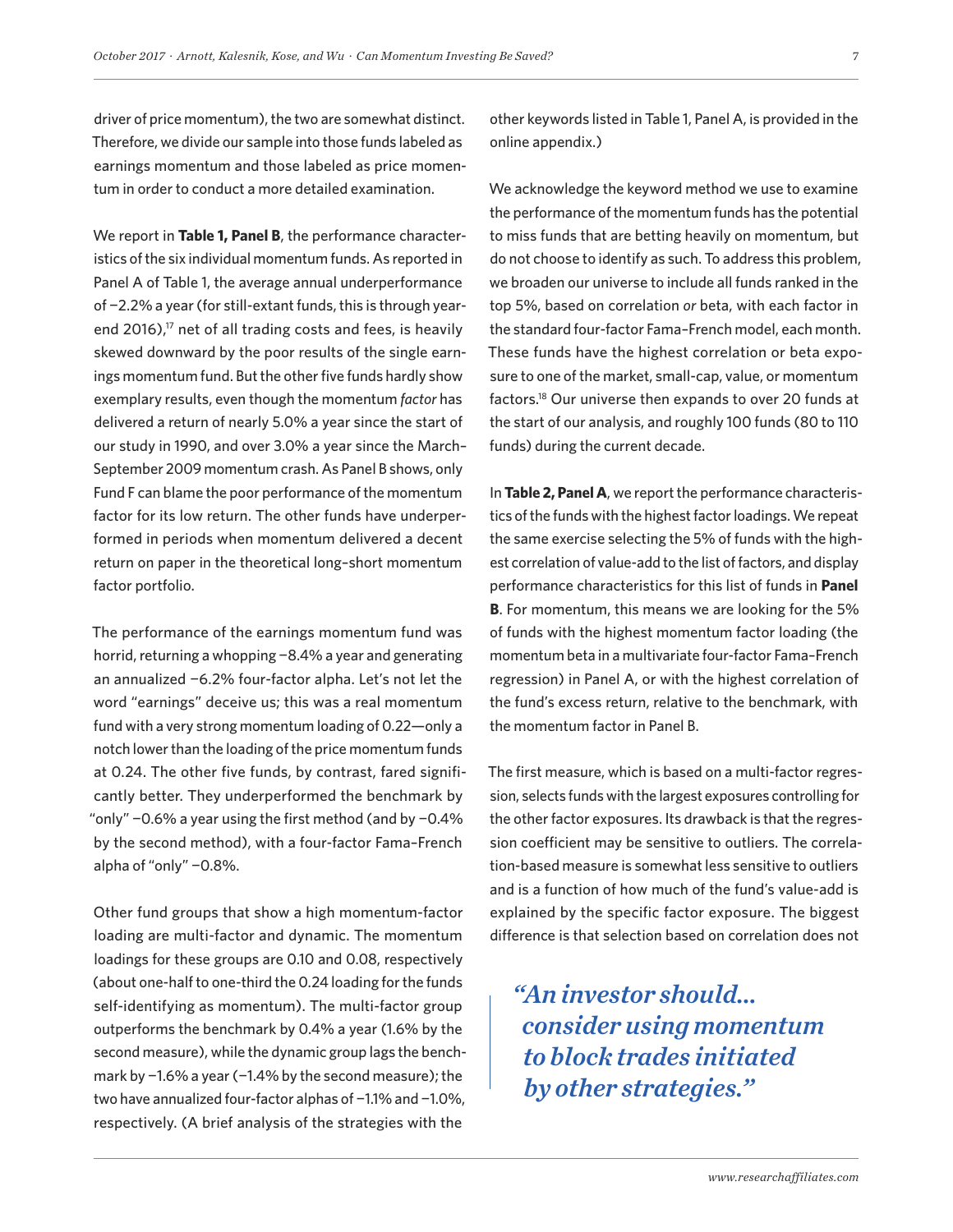| I<br>I |  |  |
|--------|--|--|
|        |  |  |
|        |  |  |
|        |  |  |

|                                                                               | to Market (ann.)                 | Average Value-Add Relative       |                                 |                                |                                  |                                 |                                 |                                    |
|-------------------------------------------------------------------------------|----------------------------------|----------------------------------|---------------------------------|--------------------------------|----------------------------------|---------------------------------|---------------------------------|------------------------------------|
| Sorting Variable                                                              | Equally<br>Weighted<br>by Sample | Equally<br>Weighted<br>by Months | Average<br>CAPM Alpha<br>(ann.) | Average FF4<br>Alpha<br>(ann.) | Average<br>Market<br><b>Beta</b> | Average<br>Size:<br><b>Beta</b> | Average<br>Value<br><b>Beta</b> | Average<br>Momentum<br><b>Beta</b> |
| Panel A. Top 5% Funds by Various Factor Loadings                              |                                  |                                  |                                 |                                |                                  |                                 |                                 |                                    |
| Market Beta                                                                   | $-2.6%$                          | $-1.2%$                          | $-2.2%$                         | $-1.8%$                        | 1.35                             | 0.49                            | $-0.34$                         | 0.06                               |
| Size Beta                                                                     | $-0.3%$                          | 0.2%                             | $-0.3%$                         | $-1.0%$                        | 1.08                             | 0.95                            | 0.00                            | 0.06                               |
| Value Beta                                                                    | 1.7%                             | 1.2%                             | 1.8%                            | $-0.2%$                        | 0.94                             | 0.44                            | 0.61                            | $-0.06$                            |
| Momentum Beta                                                                 | $-0.9%$                          | $-0.1%$                          | $-0.3%$                         | $-1.8%$                        | 1.12                             | 0.47                            | $-0.13$                         | 0.32                               |
| Panel B. Top 5% Funds by Correlation of Fund Excess Returns to Various Factor |                                  |                                  |                                 |                                |                                  |                                 |                                 |                                    |
| Market Factor                                                                 | $-0.4%$                          | $-0.4%$                          | $-0.3%$                         | $-0.3%$                        | 1.24                             | 0.40                            | $-0.11$                         | $-0.05$                            |
| Size Factor                                                                   | 0.5%                             | 0.7%                             | 0.3%                            | $-0.6%$                        | 1.06                             | 0.81                            | 0.08                            | 0.06                               |
| Value Factor                                                                  | 0.8%                             | 0.4%                             | 0.3%                            | $-0.3%$                        | 0.92                             | 0.00                            | 0.42                            | $-0.07$                            |
| Momentum Factor                                                               | $-2.1%$                          | $-1.4%$                          | $-1.3%$                         | $-2.3%$                        | 0.96                             | 0.10                            | $-0.09$                         | 0.19                               |

**Table 2. Average Annualized Relative Performance, United States, 1990–2016**

Source: Research Affiliates, LLC, using data from Morningstar and Kenneth French Data Library. Data sample includes all US equity mutual funds, including nonsurvivors, with "A" or No-load or institutional share-classes. The oldest share class is kept for funds with multiple share classes. Funds are sorted based on fund full-sample correlation to each of the factors.

control for the other factor exposures. Despite the differences, the two methods yield quite similar factor exposures. In both cases the funds with the highest correlation to momentum have negative loading to value; many of these are growth funds. Funds with extreme market-beta loadings actually also have a high small-cap loading: small companies are known to have higher market beta exposure.

For the momentum factor, whether we are selecting based on the momentum factor beta or based on correlation with the momentum factor, each of the selected funds is objectively a performance-chasing momentum fund, ranking in the top 5% by one of these metrics. Again, the result is at odds with the momentum factor paper portfolio results. These funds underperformed the market −0.9% a year when we select managers based on their momentum factor loading and by −2.1% when we select the managers based on correlation with the momentum factor, during a quarter-century when the momentum factor was *very* profitable.

The funds with the highest value-factor loadings outperformed the market, on average, by 1.7% a year (1.2% by the second measure). The funds with extreme factor loadings on other factors showed underperformance: funds with highest market, size, and momentum factor loadings

underperformed the market −2.6%, −0.3%, and −0.9% a year, respectively (−1.2% and −0.1% a year for the market and momentum factors by the second measure; and the size factor outperformed 0.2% a year by the second measure). All fund categories showed various degrees of negative four-factor alphas.19 For the small-cap and value factors—the original Fama–French factors—the shortfalls are not large. For the market and momentum factors, the negative alphas are responsible for all of the performance shortfall, with room to spare.<sup>20</sup>

When we select based on the correlation of a fund's valueadd over the market with factor returns, we observe that the mutual funds with high correlations to the market and to the momentum factor are the worst performers in the list with average underperformance of −0.4% and −2.1% a year, respectively (−0.4% and −1.4% a year, respectively, for the second measure). Size and value managers have pretty modest outperformance. The managers with a high correlation to each of the four factors have negative four-factor alphas, although most were only modestly negative, by a margin probably largely explained by their expense ratios. The outlier, once again, is momentum, with a negative four-factor alpha even larger than the performance shortfall. In **Table A1** of the online appendix, we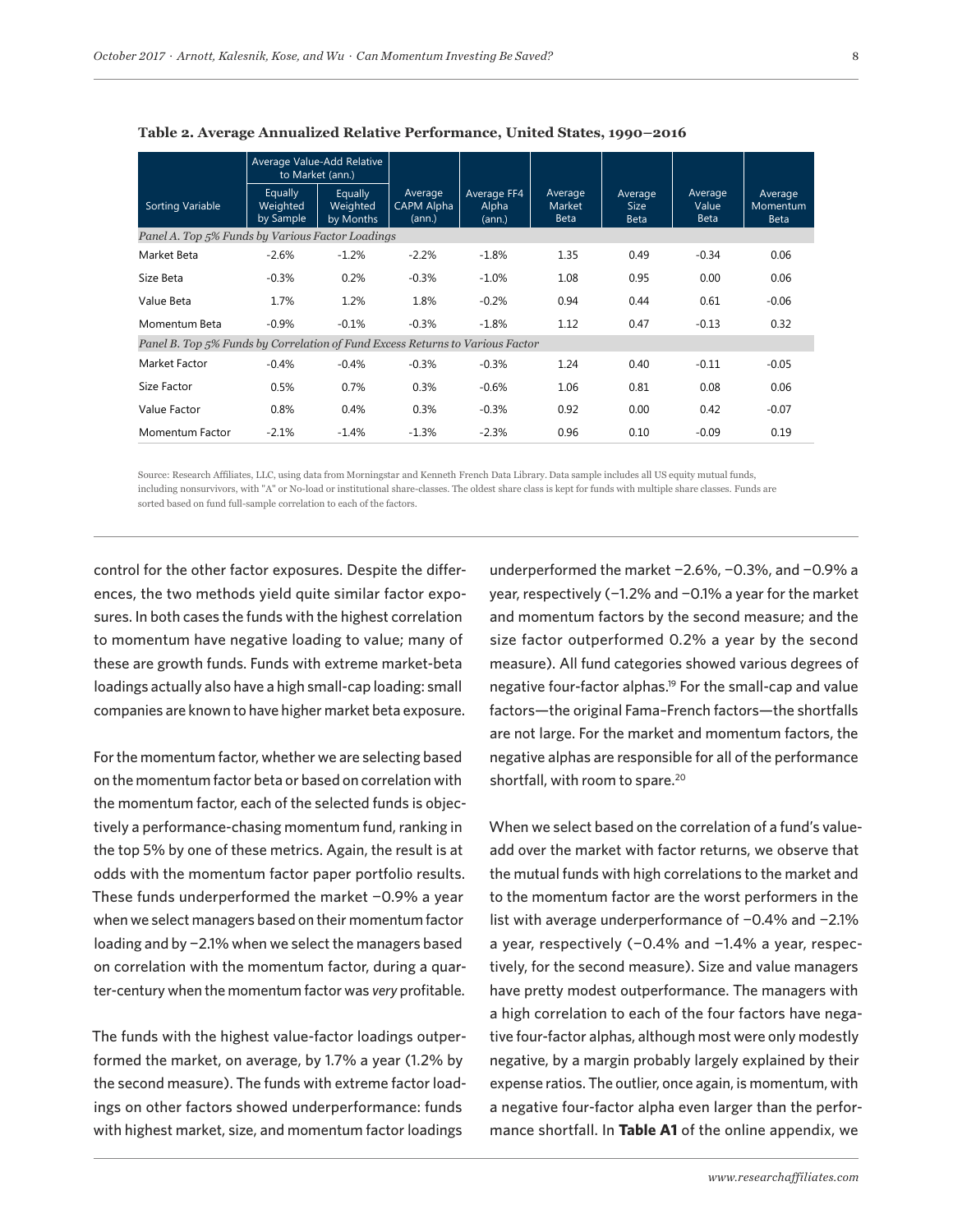display results for a similar exercise based on selecting the top 10% of funds based on either factor loading or value-add correlation; the results are directionally similar, although the magnitudes are (predictably) only about half as large, on average.

Mutual fund data show that investors are able to benefit (a little) from the value effect, net of all fees and trading costs. The same data show that investors are not able to benefit from the momentum premium, *even during a quarter-century with robust paper portfolio performance*. Once again, we observe a large (and highly economically significant) gap between the premium demonstrated by long–short momentum portfolios on paper and the returns earned by live funds. Momentum funds are generally unable to translate the high paper portfolio momentum premium into profits for their investors.

## Mind the Trading Costs

The literature identifies high transaction costs as a weakness of the momentum factor. We examine the price impact of trading costs and find that they make standard momentum, unless very careful (and clever) attention is paid to implementation, a very expensive strategy.<sup>21</sup> To estimate the impact of trading costs, we use the Aked and Moroz (2015) model. The model estimates the market impact of trading to be approximately 30 basis points (bps), whenever turnover is equal to 10% of a stock's average daily volume traded in aggregate. Assuming assets under management (AUM) of \$10 billion, we estimate that trading costs for a momentum strategy are roughly 6 times larger than for a value strategy and 12 times larger than for a small-cap strategy. These estimates are for the longonly portfolio of a small-cap (size), large-cap value, and large-cap momentum strategy, and are reported in **Table 3**.

To better understand how the trading costs of a momentum strategy can be so eye-poppingly high, let's look at the assumptions in the Aked–Moroz model:

- Trading costs rise linearly with turnover. If turnover doubles, all else equal, trading costs double.
- Trading costs rise with concentration of turnover. If turnover is spread evenly (i.e., proportional to average daily volume) across 100 stocks, the costs will be one-tenth as large as if the turnover is concentrated in 10 names (keeping other trading characteristics comparable).
- Trading costs rise with the weighted-average days of liquidity we are seeking to tap with our trade. If our transaction basket is 100% of the average daily volume for the underlying stocks, the costs will be nearly double that of a strategy sized at 50% of the average daily volume.

By these measures, momentum, illiquidity, and low-volatility strategies score badly, suggesting high trading costs and low capacity, while value and quality strategies tend to score well, as do low-turnover strategies such as indexing,

| Factor   | Aked-Moroz Model<br><b>Implied Transaction Costs</b> |
|----------|------------------------------------------------------|
| Size     | $-0.5%$                                              |
| Value    | $-1.0%$                                              |
| Momentum | $-61%$                                               |

## **Table 3. Model-Implied Transaction for Major Factors**

Source: Research Affiliates, LLC, using data from CRSP, Compustat, Morningstar, and the Kenneth French Data Library. Note: These estimates are based on the rebalancing characteristics of the small-cap, value, and momentum portfolios for the period 1963–2015 and use the price impact estimated over the recent decade by the Aked–Moroz (2015) model. The price impact estimated based on the more-recent sample makes these reasonable ex ante estimates of expected trading costs; the trading costs implementers would have likely encountered over a longer history may have been significantly higher.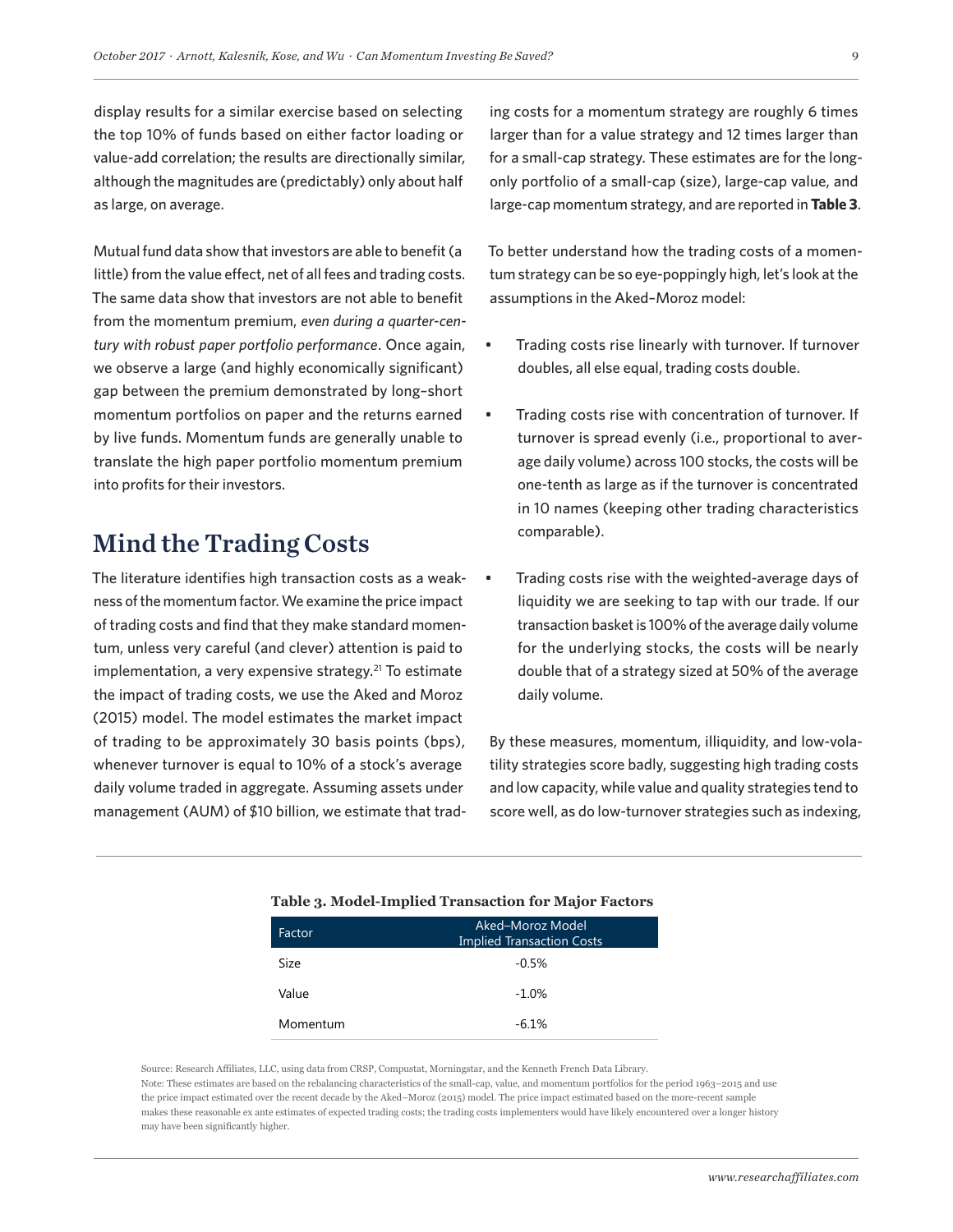equal-weight, and Fundamental Index™. It may be easy to argue with the magnitude of the numbers in Table 3. But if the basic assumptions of the Aked–Moroz model seem reasonable, it would be difficult to argue with the *relative* magnitude of these estimated annual transaction costs. In other words, momentum trading costs may or may not consume 6.1% a year (at \$10 billion AUM), but they will very likely consume about 12 times as much as a smallcap strategy.

## How We Can Save Momentum

Even though momentum has "worked" historically, delivering a terrific alpha in a long-short paper portfolio,<sup>22</sup> momentum mutual funds have failed to capture this alpha. Trading costs are a very likely culprit of this discrepancy because turnover is exceptionally high, but in addition to minding trading costs, investors can take other steps to preserve the potential that momentum can bring to an investing strategy:

- Successful momentum investing is at least as reliant on its sell discipline as on its buy discipline. Most factors decay—they peter out over time—but they don't turn against us. Momentum is different. It reverses after a few months, eventually giving up all of its gains and then some, for those who do not reverse their positions in time. As we will demonstrate, successful momentum investing requires that we eliminate stocks that no longer exhibit strong momentum, rather than waiting until they have poor momentum.
- Momentum can be divided into fresh and stale momentum, with very different results. Stocks that have exhibited strong momentum for two or more years are both very expensive and tired; this is stale momentum. Momentum essentially fails, especially net of trading costs, for stale momentum companies. 23

A momentum strategy, on average, favors expensive stocks. In periods when a momentum strategy becomes particularly expensive relative to the historical distribution of a stock's price, that stock's momentum tends to crash. Avoiding momentum exposures at the times when momentum strongly trades against value may be prudent as demonstrated by Arnott et al. (2016) and Arnott, Beck, and Kalesnik (2016a,b). Because our previously published research has examined this phenomenon in detail, we now turn our attention to gaining a better understanding of the benefits of a strong sell discipline and of avoiding stale momentum.

# Sell Discipline Is *More Important* than Buy Discipline

Momentum factor returns, such as those shown in Figure 1, are generally calculated monthly, reconstituting a new long–short portfolio each month. The theoretical paper portfolio rebalances every single month, replacing the stocks in the long portfolio that are no longer soaring with new fliers, and replacing the stocks in the short portfolio that are no longer in freefall with new losers. This way the strategy is able to capture, over and over again, the strong returns typically earned in the first month (plus or minus its historical distribution uncertainty) of holding a long–short momentum portfolio. The problem is that in the real world, we cannot trade at month-end closing prices, for free, on an institutional scale. Lacking the ability to fully replicate the conditions the theoretical factor assumes, momentum's payoff pattern shows a reward that tapers off pretty quickly.

**Figure 3** illustrates the average buy-and-hold return of a standard momentum strategy, averaged across all overlapping 36 month spans from 1928 to 2016. Suppose we buy a cap-weighted portfolio of the 20% of stocks that performed best in the last 12 months—excluding the latest month—and sell short a cap-weighted portfolio of the 20% of stocks that performed worst over the same period again excluding the latest month—*and then hold that long– short portfolio unchanged for the next 36 months*. Figure 3 describes the average payoff pattern of that strategy over the past 89 years.<sup>24</sup> We do not subtract trading costs or fees, or add any short rebate.

In the first month, our long portfolio beats our short portfolio by an average of 90 bps. If we were able to rebalance monthly—for free—we could capture that first month's 90 bps, plus or minus a large uncertainty, every month, again and again. If we do not rebalance monthly, but keep the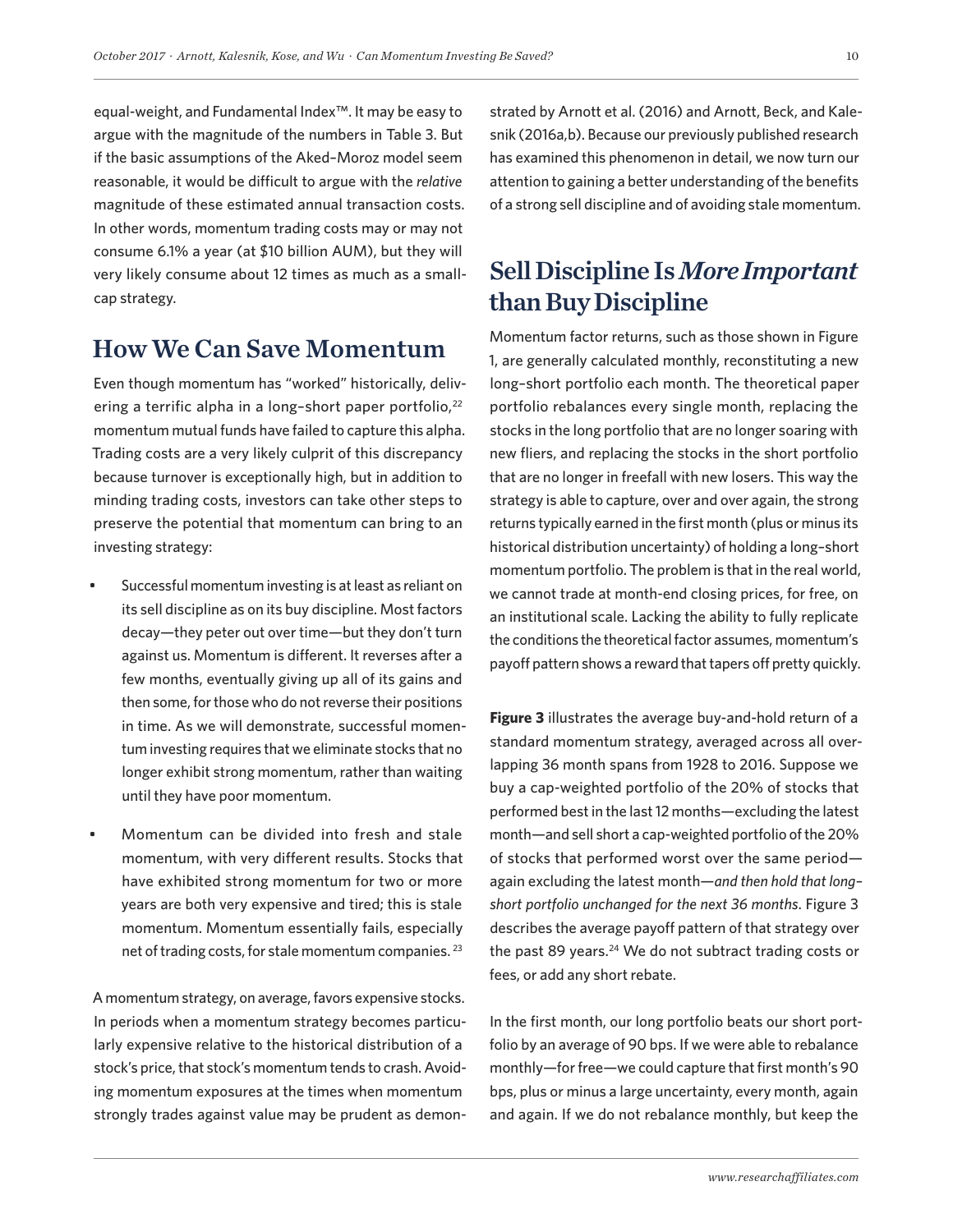

**Figure 3. Return Trajectory of the Momentum Factor, United States,** 

same portfolio, the strategy earns an additional 77 bps in let's look a the second month, then 57 bps in the third month, and so forth. After eight months, the momentum portfolio starts to lose money. After less than two years (24 months), the portfolio has lost all of its gains and is underwater. This makes intuitive sense because momentum has us buying more expensive stocks, on average, than the stocks we are short—both more expensive relative to their recent histories and (usually) more expensive in terms of valuation ratios.25

The value literature tells us that cheaper stocks outperform, on average, but with a long and slow payoff. Figure 3 vividly highlights a vulnerability in momentum investing: momentum has a half-life of barely three months, then value overcomes momentum, on average, in less than a year, and overwhelms its cumulative gain in less than two years.26 By contrast, value has a half-life measured in years, not months, and it never turns south. This means that with momentum—perhaps uniquely among all major factors the sell discipline is extraordinarily important.

Let's look again at Figure 3. Granted, the first month gives us nearly a 1.0% return, before trading costs, but if we hold the portfolio until momentum is flat on a 12-month basis, labeled point A on the figure, we would earn just 2.4% over 15 months, or 0.16% a month. Suppose we wait until momentum reaches the bottom quartile before we liquidate. That takes us to about point B, where we would earn an average of less than 1.0% over a two-year span on a long– short portfolio, without any allowance for trading costs or fees. Momentum has likely earned us nothing.

*One way to deal with the sell-discipline problem is to never buy in the first place!* We are not suggesting an investor should ignore momentum, but to consider using momentum to block trades initiated by other strategies. Suppose, for example, a value strategy tells us to sell a hot stock that's on a tear. Suppose, at the same time, our value strategy tells us to buy a lousy company that is in freefall. If momentum is used to *defer* both of these trades until the momentum (strong for the former, weak for the latter) dissipates, then we are able to catch the early performance illustrated in Figure 3, without suffering from the later performance

Source: Research Affiliates, LLC, using data from CRSP.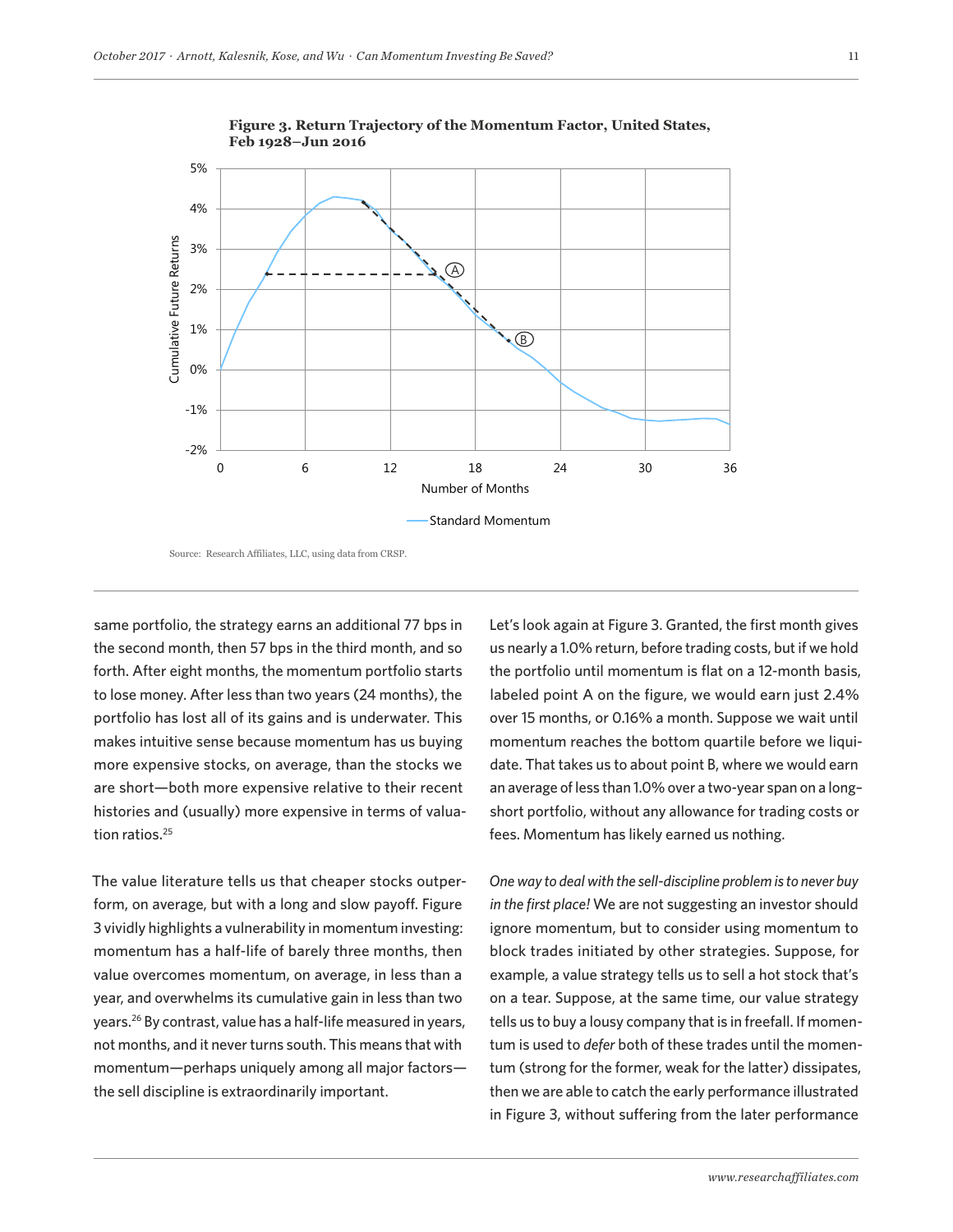dissipation; *when momentum dissipates, the trade would no longer be blocked*.

On average, a stock in the momentum long–short portfolios (20% long and 20% short), drops out after about five months. Individual examples will be all over the lot, of course, ranging from far shorter to far longer. In our average experience, however, Figure 3 shows that we would have earned a 3.33% benefit on this pair of deferred trades in that first five months (or 8.0% a year).

To gauge the performance impact of momentum-based trade blocking, consider a value strategy with 50% annual turnover. Suppose that at least 20% of this turnover will be blocked. The actual amount is probably much higher because buys are more likely to have weak momentum than strong, and hence to be blocked, and sells are more likely to have strong momentum than weak, and hence to be blocked. Note that the blocking will not cut turnover, just delay the trades. If our strategy has 50% turnover, if 20% of the trades are deferred, and if trade blocking delivers 8.00% a year on each pair of blocked trades, we've just boosted the performance of our value strategy by 120 bps a year. Not bad!!

We know anecdotally that Dimensional Fund Advisors and a few other managers have been using this approach for almost as long as momentum has been a topic of academic study. We have also used this method for years. The trading costs are free, because we're not doing any trading we weren't going to do anyway.

What have we foregone because of missed trades? Nothing. We're merely deferring trades until the momentum has fizzled. What incremental trading costs are we facing? None. Trades are deferred, none are initiated. What costs

*"Investors will be better off if their strategies avoid stocks with stale momentum."*

are we facing from the short portfolio in our momentum strategy? None, because we're not shorting or leveraging our portfolio, merely blocking purchases that have terrible momentum, and that may be more sensible to buy when the stock's price is no longer in freefall.

The sell discipline becomes a problem only if we are *proactively* using momentum to *initiate* trades. We then need a rule to decide when to reverse those trades. If we are initiating trades, the round-trip trading cost must be covered with the momentum alpha. If we fail to cover that cost with alpha, averaged across thousands of trades, then momentum will hurt us, not help us. We would surmise this is a major contributing factor to the observed slippage between the lofty paper portfolio returns for a long–short momentum factor over the last quarter-century and the zero-to-negative relative performance results for most momentum and momentum-tilted funds.

## The Perils of Stale Momentum

Figure 3 showed the trajectory for momentum based on prior 12-month performance, *ignoring all other information about the prior return*. Some stocks selected in this mix are in the early stage of their momentum trajectory, having just experienced wonderful news that market participants have perhaps underreacted to; these stocks may generate a healthy momentum premium. Some stocks selected by this rule are in their second or third year of robust momentum (or for the short portfolio, in their second or third year of meltdown). These stocks are mostly already very expensive (or, for the short side, very cheap) due to market participants' overreaction; they are unlikely to present any positive surprises (negative surprises for the wrung-out short stocks) for investors.

**Figure 4** recreates the line in Figure 3, and also shows two special segments of our universe: stocks with fresh momentum and stocks with stale momentum. Following Chen, Kadan, and Kose (2012), we condition on the stock price movement prior to the last year—the period we use to identify momentum stocks.<sup>27</sup> Thus, we form two additional portfolios within the momentum portfolio: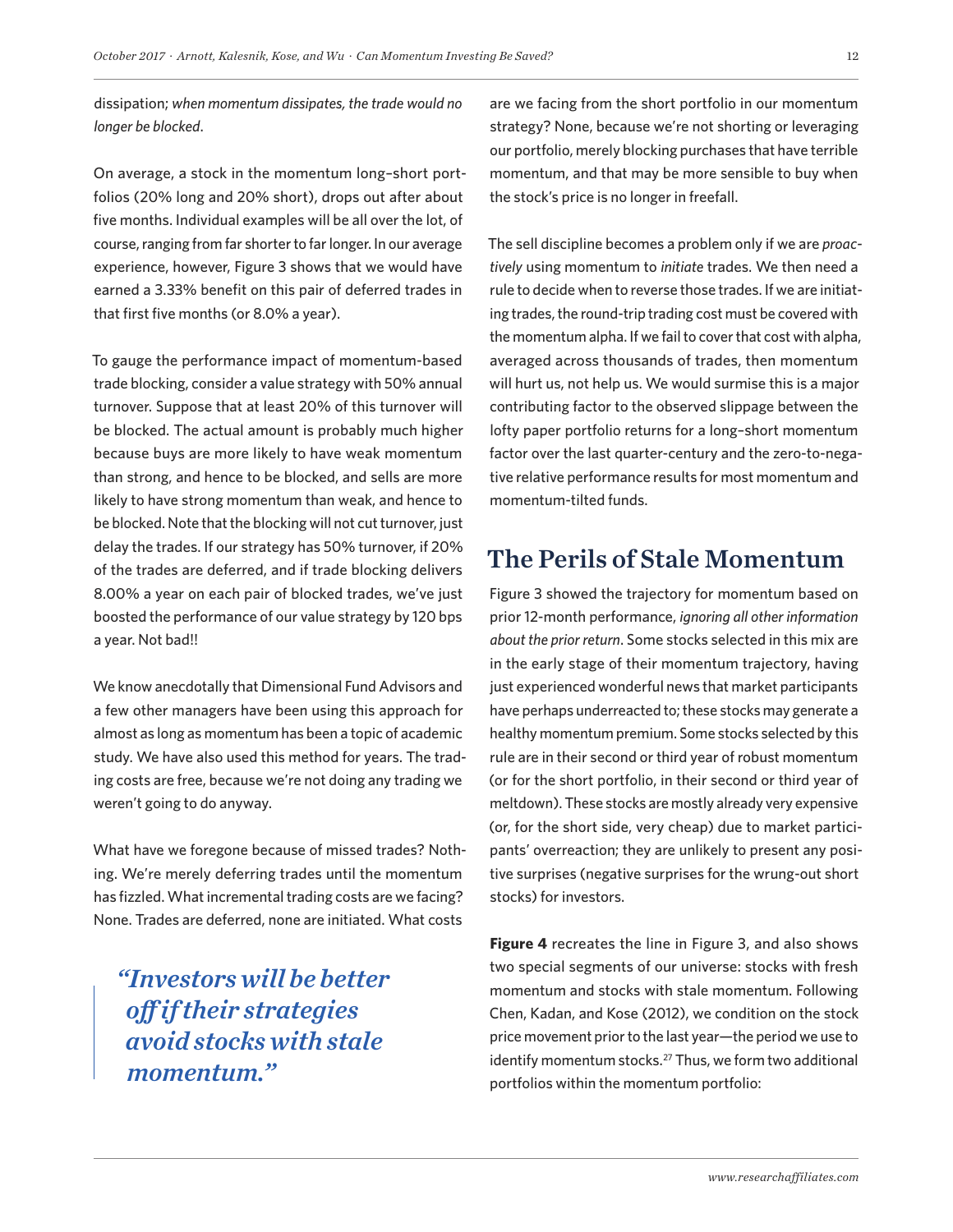



Source: Research Affiliates, LLC, using data from CRSP.

- **•** Stale momentum portfolio. We select the 20% of stocks modest pea with the most extreme performance in the same direction that we used for momentum selection in the 12 months preceding the last year. The stocks in the long portfolio are among the 20% best performers in the previous 12 months; the stocks in the short portfolio are among the 20% worst performers in the prior 12 months. As such, each portfolio consists of only about 4% of the stocks in the market. The top quintile repeaters versus the bottom quintile repeaters.
- *• Fresh momentum portfolio*. We select the 20% of stocks with the most extreme performance in the opposite direction to the one we used for momentum selection in the 12 months preceding the last year, and follow the same construction rules as outlined for the stale momentum portfolio. These are reversal portfolios and turnaround situations.

The cumulative performance for the stale portfolio reaches its performance peak at just over 1% by month 5, much earlier than the standard momentum peak. After this

modest peak, the portfolio begins a relentless march downward, wasting all gains by month 10 and losing investors an impressive 8% by month 36.

Momentum funds should avoid stale momentum stocks, on both sides of the portfolio. Stale winners have little, if any, follow through; and stale losers are wrung out, cheap, and often ready to rebound. We leave it to others to examine whether the damage is greater on the long side or the short side, and whether the damage is more or less severe based on the actual valuation levels of the individual stocks in these portfolios.

Fresh momentum shows a much more attractive trajectory. The strategy reaches its cumulative performance peak of about 7% by month 11. Only about half of the gain is eventually ceded through mean reversion; even by month 36, fresh momentum still shows a respectable cumulative gain of almost 4%. The high cumulative performance reduces the need to trade too quickly and can reduce the total turnover and trading costs for the strategy. Recall, however, the portfolio is small, with only 4% of the market on either side of the long–short portfolio.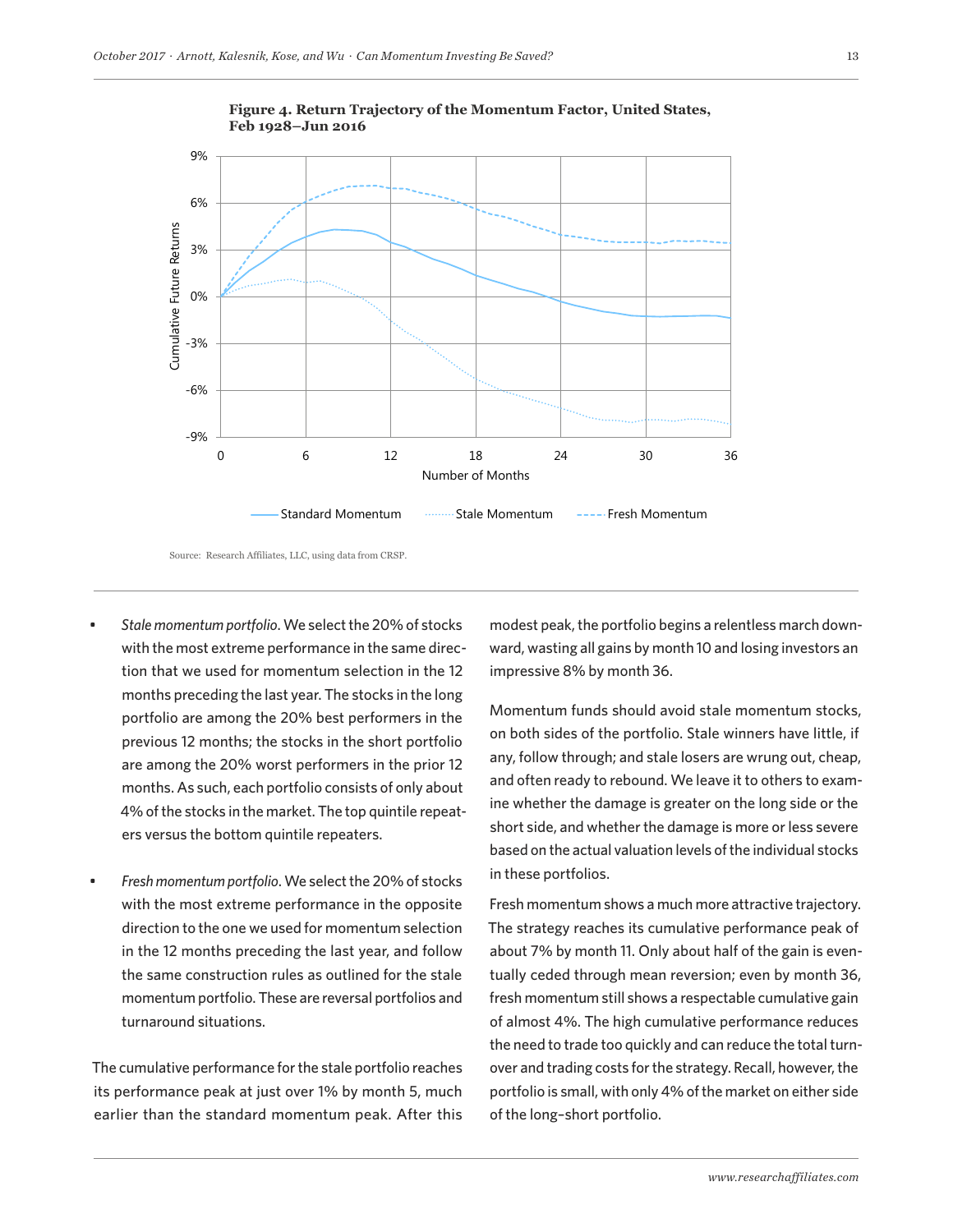The best way to benefit from fresh momentum is not, as a first reaction to the graph might indicate, to shorten the holding period. Doing so would lead to prohibitively high transaction costs from high turnover, as well as eliminating the benefit of typically longer momentum follow-through on these stocks. Instead, the best approach is to avoid holding stale momentum stocks that have been on a momentum trajectory for two or more years.

In addition to plotting the cumulative performance for various holding horizons, we simulate portfolio returns over time using a more-typical monthly rebalancing cycle. We find that fresh momentum beats other momentum strategies on a reasonably consistent basis. After the tech bubble burst in 2000, fresh momentum shows modest continued gains, standard momentum is largely flat, and stale momentum performs horribly. That said, even fresh momentum has not yet bettered its 2007 peak. **Figure 5**  compares the cumulative performance of the standard momentum, fresh momentum, and stale momentum strategies.

The famous momentum crashes—after the tech bubble burst in 2000 and after the global financial crisis in 2008 are much milder for fresh momentum and are beyond awful for stale momentum. After both crises, the long side of the stale momentum portfolio (almost entirely tech highfliers) fell nearly ten-fold relative to the stale momentum losers (almost entirely wrung-out deep-value companies). Even in the worst of all momentum crashes, the Great Depression, fresh momentum fared far better than stale momentum; stale winners lagged stale losers by *nearly a hundred-fold*.

Earlier in the paper, we observed that many momentum investors claim to use proprietary methods that are far better than standard momentum. We cautioned that these might only exist in rosy backtests, and that live results may suffer the same pitfalls as we have observed with standard momentum. In the interests of full disclosure, we acknowledge that the same caution applies to our work on fresh and stale momentum. As with any backtest, live results will likely be less impressive, and the potential for crashes may be worse than the backtest suggests. That said, the





Source: Research Affiliates, LLC, using data from CRSP.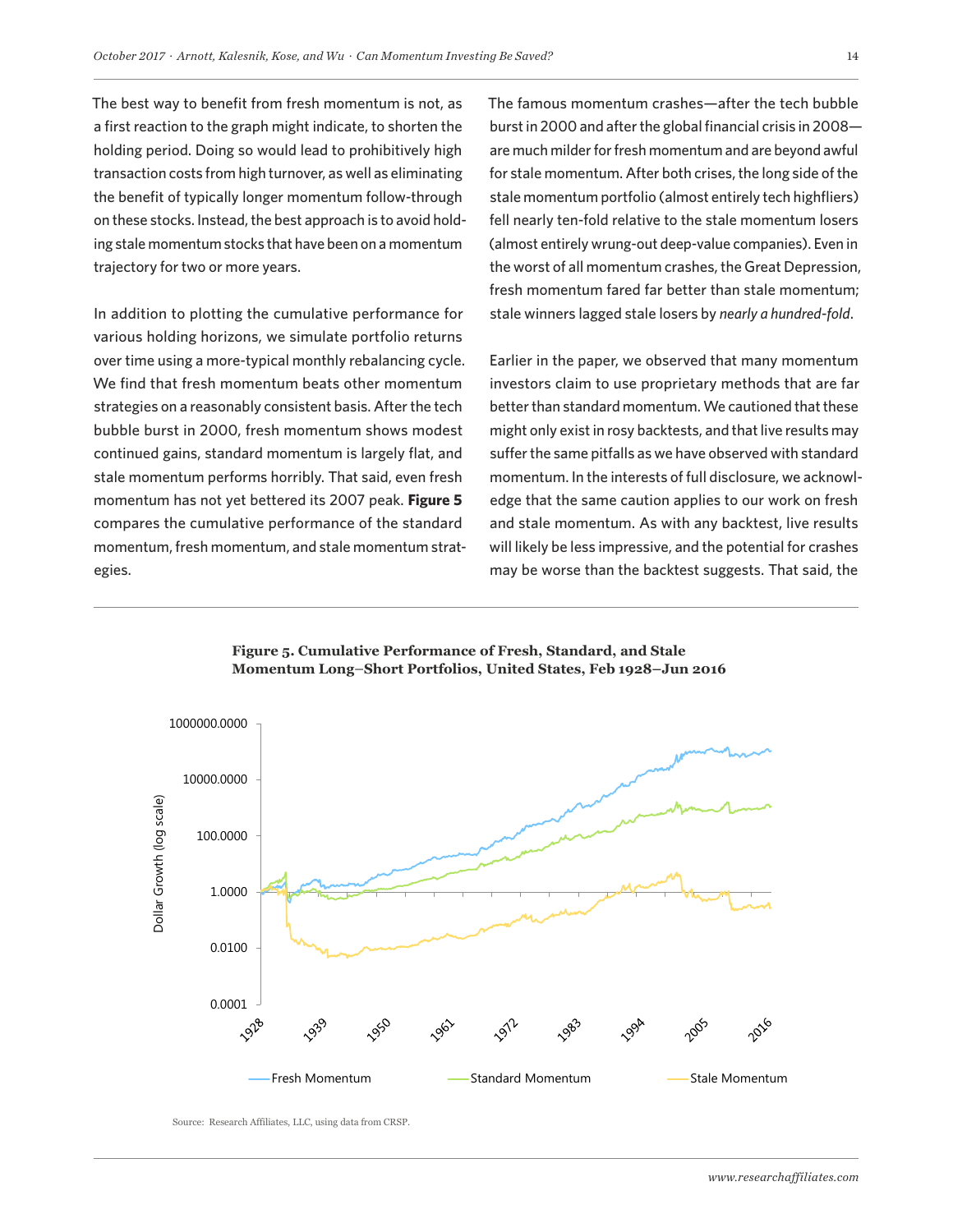gap between stale and fresh momentum is intuitively sound and the statistical evidence is impressive.

Having the discipline to exclude stale momentum stocks those late in their momentum cycle— can be an important step in overcoming the performance gap between paper and live portfolios. Fresh momentum stocks—those early in their momentum trajectory—can help reduce downside risk, improve performance, and allow for a less-demanding trading strategy, albeit on a skinny 4% slice of the market.

# Conclusion

Momentum is a popular and seductive strategy. Human nature conditions us to want more of whatever has given us joy and profit and to get rid of anything that has inflicted pain and losses. Momentum delivers exactly this, as a formal strategy! It tells us to buy what's hot and sell what's not. On paper, this is associated with superior performance, all over the world, over long periods of time. Alas, momentum fares far worse on live assets than on paper. Historically, momentum funds—whether self-identifying as such, or objectively showing a strong momentum loading—have failed to beat the market, on average, even during extended periods when momentum factor paper portfolios were delivering outstanding performance.

One weakness of standard momentum strategies is that they do not distinguish between stocks as to whether they are early or late in their momentum cycles. We call the first group fresh momentum and the latter stale momentum. Stale momentum stocks are typically very expensive on

the long side, and very cheap on the short side, with little likelihood of follow-through. Fresh momentum fares much better than stale momentum, especially since standard momentum went off the rails at the start of the current century. Investors will be better off if their strategies avoid stocks with stale momentum and instead rely more heavily on stocks with fresh momentum. If we're going to incur trading costs to initiate momentum trades, we should perhaps concentrate those trades in the fresh momentum segment of the portfolio.

Another weakness of most momentum strategies is high turnover and high trading costs. Momentum funds use momentum to initiate momentum trades. Why don't we turn this logic on its head? Why not use momentum to block (or at least condition) trades for other strategies, such as value, quality, low volatility, Fundamental Index, and so forth? Using momentum to block trades should improve performance on two levels. First, our strategy will be trading less, not more; after all, we incur no trading costs when we are deferring a trade. Second, the momentum effect—without trading costs—is one of the most robust in the literature, notwithstanding recent disappointments. If momentum—especially fresh momentum—improves the timing of our trades, we extract momentum alpha while reducing our trading costs, giving us the best of both worlds.

Momentum—at least as defined by the standard momentum factor—clearly does more harm than good on live assets in the mutual fund arena. It need not. It clearly needs saving. With a few simple steps, we think it can be saved, though not necessarily on a vast asset base.

*The authors would like to thank Cam Harvey for his insightful comments to this article.* 

*The appendix is available on our website at www.researchaffiliates.com*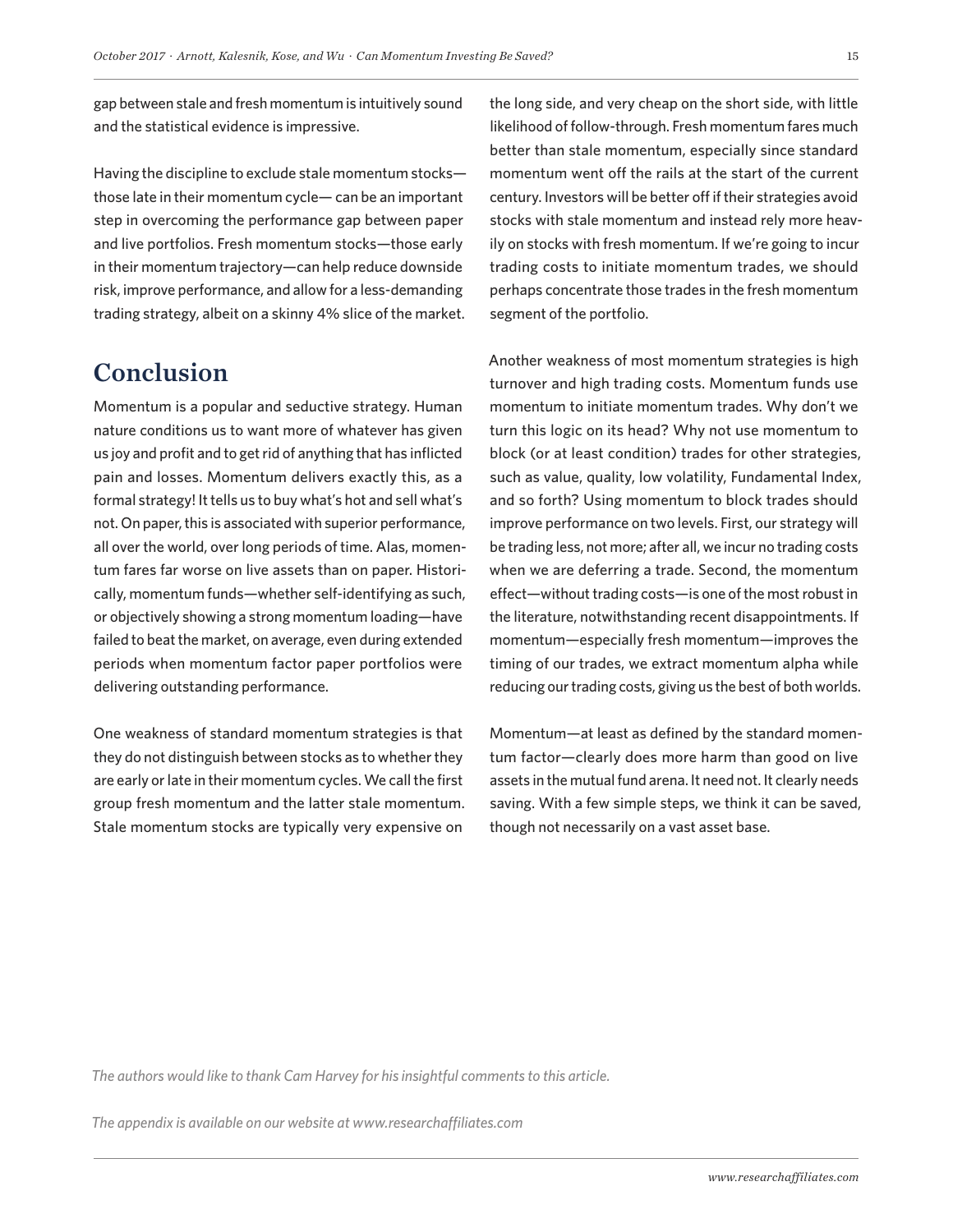## Endnotes

- 1. Throughout the article our focus is on the examination of crosssectional momentum and how mutual funds attempting to capture cross-sectional momentum are able to benefit their investors. We leave the study of time-series momentum or momentum in asset classes other than equity outside the scope of this article.
- 2. To be fair, all factors may experience long periods of less-than-stellar performance when investors would have been better off investing in the benchmark. If the momentum factor is characterized by sharp drawdowns, other factors such as value may have long periods of underperformance without high negative skewness. As we write this article, many value managers have experienced a decade-long period of subpar performance over which the theoretical long–short value factor (HML) has averaged an annualized −3.1% return in the 10 years ending December 2016.
- 3. Our study focuses on mutual funds. We are *not* claiming that *no* market participants have benefited from momentum. In fact, some highly skilled hedge fund managers are able to benefit from momentum. Ironically, the fact that mutual funds are not benefiting from momentum exposures likely means that these mutual funds are acting as a source of the premium to the hedge fund industry.
- 4. In the first article of the *Alice in Factorland* series (Arnott, Kalesnik, and Wu, 2017) we show that investors are routinely unable to capture most factor premia. Mutual fund managers deliver only about half of the value premium and, quite strikingly, almost none of the momentum premium. We expand on that finding in this article with a more detailed examination of momentum funds. In the second article of the series (Arnott, Clements, and Kalesnik, 2017), we show that those who dismiss smart beta strategies as merely a collection of factor tilts miss the rich nuances of some of these strategies, and in so doing, perform a disservice to investors. We show this by replicating smart beta strategies using theoretical long–short factor portfolios and find they delivered much worse investment outcomes than the paper portfolios—even before trading costs, which would be incurred in live replications of the strategies. We also find that a "smart" smart beta strategy is far more than a collection of its factors. In the third article of the series, we demonstrate mean reversion in fund performance. This finding implies that investors who follow the common practice of firing underperforming managers and replacing them with recently outperforming managers tend to lose from such performance chasing. Another important take away of the article is that fund-return mean reversion is largely driven by factor valuation cycles. Indeed, knowing a fund's past factor exposures and current factor valuations can be useful in identifying future winners; this relationship has correlations ranging to above 25% for subsequent one-year relative performance.
- 5. Although cross-sectional momentum was first documented in the academic literature fairly recently, traders have been following momentum strategies for centuries in various forms of technical analysis. A good example is the candlestick chart, which Japanese traders speculating in rice futures used at least as far back as the 17th century.
- 6. Cross-sectional momentum in equities was first documented by Jegadeesh and Titman (1993), Asness (1994), and Carhart (1997). These authors showed that stock performance on the horizon of several months up to a year tends to continue into subsequent months, and that this factor should be a part of the standard toolkit in explaining cross-sectional equity performance.

Subsequent studies by Rouwenhorst (1998), Griffin, Ji, and Martin (2003), Liew and Vassalou (2000) and Chui, Titman, and Wei (2010) have demonstrated that the momentum effect is robust internationally. Moskowitz and Grinblatt (1999) have documented an industry momentum effect. Asness, Liew, and Stevens (1997) and Bhojraj and Swaminathan (2006) have demonstrated the momentum effect for country equity indices. The momentum effect has also been demonstrated for other asset classes: Arnott and Pham (1993), Kho (1996), and LeBaron (1999) for currencies; and Erb and Harvey (2006) and Gorton, Hayashi, and Rouwenhorst (2008) for commodities. Apart from cross-sectional momentum, Moskowitz, Ooi, and Pedersen (2012) have documented time-series momentum.

- 7. Risk-based explanations for momentum have, to this point, been less developed in the literature. Perhaps one of the more convincing risk-based explanations is offered by Harvey and Siddique (2000), who provide evidence that skewness risk is associated with a premium. This evidence suggests negatively skewed momentum is responsible, tying its positive return premium to its negative skewness. In other words, it works well most of the time, as recompense for its horrible crashes. Conrad and Kaul (1998) also offer a risk-based interpretation of momentum, demonstrating that the momentum return comes mostly from the differences in the long-run average returns of stocks, not the time-series effect. This outcome is inconsistent with the behavioral-based explanations of Barberis, Shleifer, and Vishny (1998), Daniel, Hirshleifer, and Subrahmanyam (1998), and Hong and Stein (2000). The risk-based interpretation of these results is that if certain stocks are riskier than others and consistently deliver a higher risk premium, they will be picked up by a momentum strategy. Unfortunately, later studies such as Jegadeesh and Titman (2001, 2002) have failed to replicate their findings and therefore attribute the original result to complications of using a boot-strapping econometric technique. Chordia and Shivakumar (2002) argue that momentum profits can be explained by stock return predictability arising from macroeconomic variables, suggesting a possible role for time-varying expected returns. Grinblatt and Moskowitz (2004) point out the relation between tax-loss selling and the momentum effect. And finally, Lou, Polk, and Skouras (2017) show that momentum profits accrue entirely overnight and explain this phenomenon as the "clientele effect."
- 8. Evidence suggests the slow reaction to news, both positive and negative, could be due to a conservativism bias in human information processing (Barberis, Shleifer, and Vishny, 1998). Such a bias could explain both the initial underreaction when good news is announced and the overreaction of investors in continuing to push a stock's price higher or lower following the direction of the momentum. Several studies, such as Chan, Jegadeesh, and Lakonishok (1996) and Chordia and Shivakumar (2002), find a strong return associated with earnings momentum, confirming that a lot of the momentum return is earned around earnings announcements. Earnings momentum and price momentum are such related anomalies that Novy-Marx (2015) recently argued that earnings momentum fundamentally subsumes price momentum.
- 9. Overconfidence in psychology is defined as a type of miscalibration of the accuracy of success probability (Brenner et al., 1996; Dawes and Mulford, 1996; Fischhoff, Slovic, and Lichtenstein, 1977; and Slovic, Fischhoff, and Lichtenstein 1980). Sources of overconfidence are grouped into cognitive and motivational categories (Keren, 1997, and Griffin and Tversky, 1992). Overconfidence bias is also extensively studied in the behavioral economics and finance literature, including implications of this bias on trading volume (Biais, Glosten, and Spatt, 2005),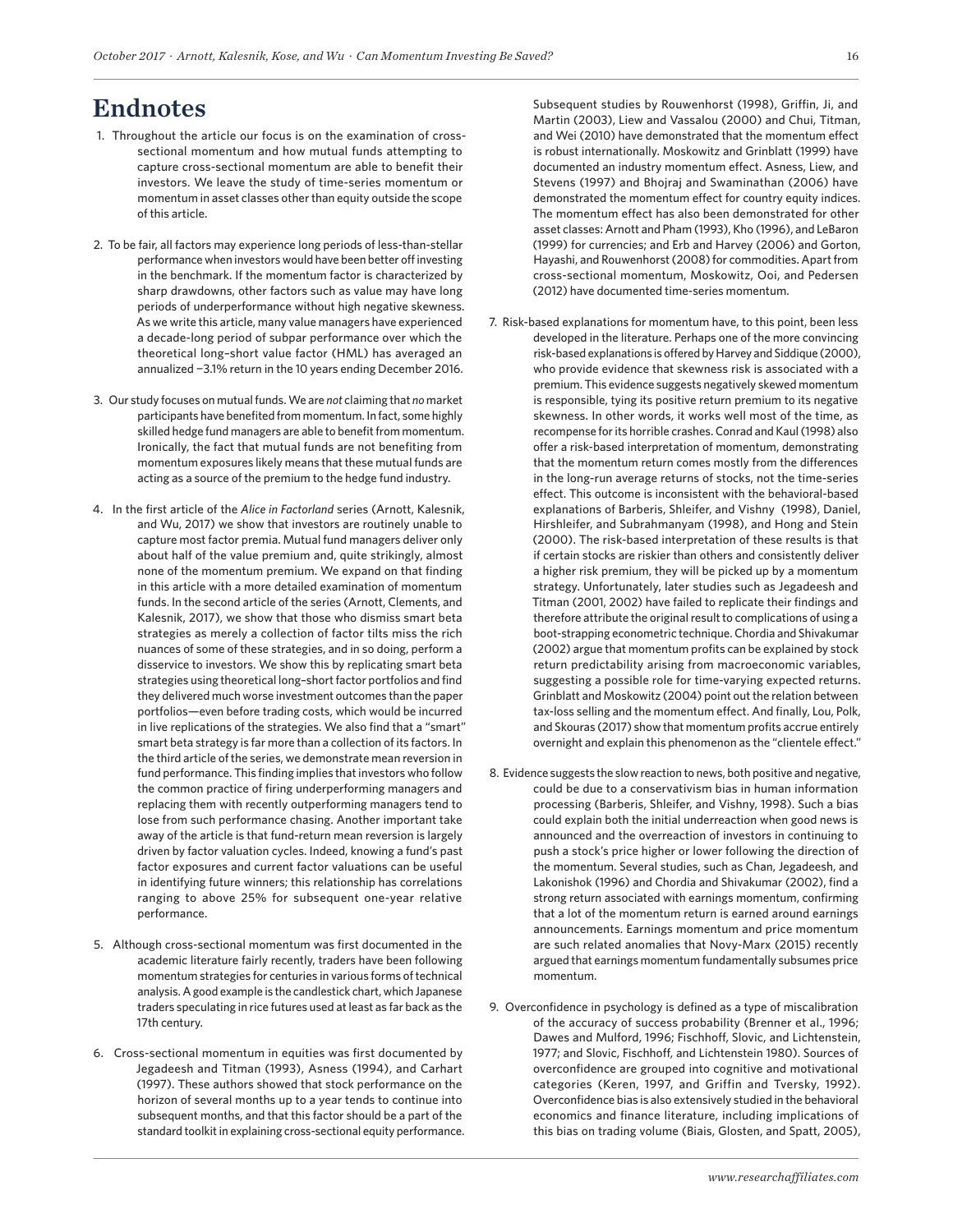information processing in markets (Odean, 1998), and corporate actions, such as mergers and acquisitions activity (Roll, 1986).

- 10. We observe that these three widely cited papers, all which describe behavioral foundations for momentum, appeared shortly before standard momentum began to fail in the United States.
- 11. Except where otherwise noted, we are referring to standard momentum, which measures performance over the past 12 months, excluding the latest month, and we are choosing the best-performing 30% of stocks for our long portfolio and the worst-performing 30% for our short portfolio, while controlling for size.
- 12. Sharpe ratio comparisons mask the propensity of momentum strategies to suffer from momentum crashes; the cross-sectional momentum strategy is negatively skewed, while the value and small-cap strategies have historically exhibited positive skewness. Japan is a notable exception. Momentum does not work in the Japanese market. We will touch on the unique situation of Japan in more detail in a later section.
- 13. Because momentum is viewed as one of the strongest and most pervasive investment factors, academics tend to include it in empirical studies of multi-factor models along with other widely studied factors, such as value and size. Asness (1994) and Carhart (1997) were among the first to advocate controlling for momentum in empirical research.
- 14. Sharpe ratios of the small-cap, value, and momentum factors in the US region for the 1927–2016 period are 0.23, 0.38, and 0.49, respectively. To compare the US region to the other geographic regions, we report statistics for the 1990–2016 period in Figure 1.
- 15. Arnott, Kalesnik, and Wu (2017) document the performance gap by comparing the respective performances of the momentum funds (with positive momentum exposure) and the contrarian funds (with negative momentum exposure). In using this method, we acknowledge the possibility that the gap could arise because the contrarian funds perform materially better than implied by their negative momentum exposure. Furthermore, if the momentum exposure of the funds we measure is very noisy, then the measured factor premium would be significantly downward biased. The detailed study of the gap in this article addresses these concerns.
- 16. A regression-based factor model may not be the best tool to adjust fund performance for momentum exposure because it is not clear that momentum is a risk factor. The literature mostly agrees that mispricing interpretation is more plausible as the cause of the momentum premium and that the momentum stock characteristic is the driver of return. Thus, a Daniel et al. (1997) (DGTW) model-style attribution may provide more accurate fund momentum exposure measurement and fund performance attribution. The drawback of the DGTW model is that it requires access to fund holdings. Because our main purpose in including the factor exposure is to validate that momentum funds do indeed have higher momentum loadings among the selected groups, we view the less accurate method as still being appropriate.
- 17. The −1.4% a year underperformance is calculated using equally weighted fund/month observations. If at each point in time we equally weighted the funds and computed this equally weighted portfolio, it would underperform −4.1% a year.
- 18. In Panel A of Table 2, we report measures of fund sensitivity to market, small-cap, value, and momentum factors using observed fund returns in the full sample. The factor sensitivity of funds is

estimated using multivariate regression. No doubt, using the full sample introduces a look-ahead bias into estimation of fund factor sensitivities, but also makes factor sensitivity estimations more precise. In Panel B of Table 2, we report measures of the correlation of fund value-add relative to the benchmark with the momentum factor, again using the full sample.

- 19. We find it puzzling many observers expect positive alphas net of Fama–French three-or-more factor attribution tests. Fees and trading costs will show up in these alphas, as will other forms of implementation shortfall (Arnott, 2006). A multi-factor alpha of zero is a win. A positive multi-factor alpha is a big win. A more realistic exercise could be to use an alternative factormodel specification in which factor returns are adjusted for the implementation shortfall.
- 20. We also display the factor sensitivities of the funds to confirm that our selection process yields the desired outcome; each of the groups has the highest loading on the factor it seeks to capture.
- 21. Other studies, for example, Korajczyk and Sadka (2004) and Novy-Marx and Velikov (2015), using different assumptions, find a similar order of magnitude in trading cost estimates. Further, we find that these estimated trading costs match remarkably well the realized factor-return shortfalls we observed in the first article in this series, Arnott, Kalesnik, and Wu (2017).
- 22. This is constructed in the conventional fashion. Stocks are ranked based on trailing 12-month performance, excluding the most recent month; this is our momentum metric. The factor-return time series is constructed by computing the performance difference of a long portfolio, consisting of 30% of the market with the best momentum, capitalization weighted, relative to a short portfolio consisting of 30% of the market with the worst momentum, also capitalization weighted. The portfolio is reconstituted monthly, leading to just under 10% turnover each month for both the long and the short portfolios. No adjustment is made for transaction costs, missed trades, cost of leverage, cost of borrowing stock for the short portfolio, fees, and so forth.
- 23. Credit for this finding goes to Engin Kose and his colleagues during his PhD program Long Chen and Ohad Kadan, who explore this idea in detail in the 2012 working paper "Fresh Momentum."
- 24. These average results are based on 89 years of data, with over 1,000 starting portfolios on both the long and the short sides, so the smoothness of this line is deceptive. Every starting month will be different, as will be the trajectory over the subsequent three years.
- 25. See Arnott, Beck, and Kalesnik (2016a,b).
- 26. More generally, as first documented by DeBondt and Thaler (1987), a stock, on average, experiences short-term mean reversion on a monthly horizon, then momentum on the horizon of up to a year, and then mean reversion on the horizon larger than a year and strongest over 2 to 3 years. The mean reversion we observe on the horizon above one year, as shown in Figure 3, is strongly related and largely subsumed by value as documented by Beck et al. (2017). Most of these 89 years of data are before standard momentum was "discovered" by academe, and before it lost its efficacy in even the early months.
- 27. Chen, Kadan, and Kose (2012) argue a more efficient way of momentum investing. Conditioning momentum on longerterm return performance creates a more profitable momentum strategy. We are adopting this idea in our fresh and stale momentum definitions.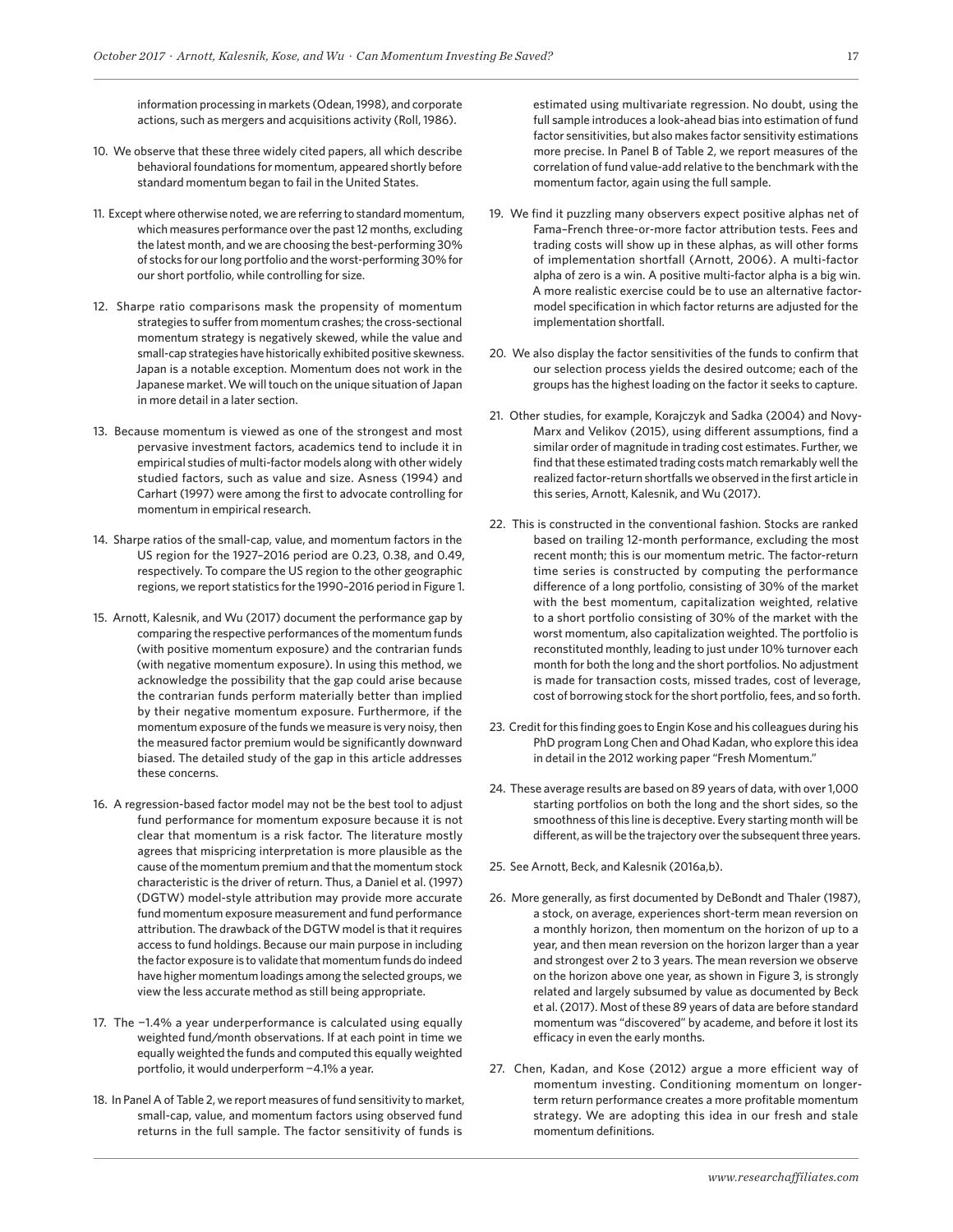## References

- Aked, Michael, and Max Moroz. 2015. "The Market Impact of Passive Trading." *Journal of Trading,* vol. 10, no. 3 (Summer):5–12.
- Arnott, Robert D. 2006. "Implementation Shortfall." *Financial Analysts Journal*, vol. 62, no. 3 (May/June):6–8.
- Arnott, Robert D., Noah Beck, and Vitali Kalesnik. 2016a. "To Win with 'Smart Beta' Ask If the Price Is Right." Research Affiliates (June).
- ———. 2016b. "Timing 'Smart Beta' Strategies? Of Course! Buy Low, Sell High!" Research Affiliates (September).
- Arnott, Robert D., Noah Beck, Vitali Kalesnik, and John West. 2016. "How Can 'Smart Beta' Go Horribly Wrong?" Research Affiliates (February).
- Arnott, Robert D., Mark Clements, and Vitali Kalesnik. 2017. "Why Factor Tilts Are Not Smart 'Smart Beta.'" Research Affiliates (May).
- Arnott, Robert D., Jason Hsu, Jun Liu, and Harry Markowitz. 2014. "Can Noise Create the Size and Value Effects?" *Management Science*, vol. 61, no. 11 (October):2569–2579.
- Arnott, Robert D., Vitali Kalesnik, and Lillian Wu. 2017. "The Incredible Shrinking Factor Return." Research Affiliates (April).
- Arnott, Robert D., and Tan Pham. 1993. "Tactical Currency Allocation." *Financial Analysts Journal*, vol. 49, no. 5 (September/ October):47–52.
- Asness, Clifford. 1994. "Variables That Explain Stock Returns." Doctoral dissertation, University of Chicago.
- Asness, Clifford, John Liew, and Ross Stevens. 1997. "Parallels between the Cross-Sectional Predictability of Stock and Country Returns." *Journal of Portfolio Management*, vol. 23, no. 3 (Spring):79–87.
- Barberis, Nicholas, Andrei Shleifer, and Robert Vishny. 1998. "A Model of Investor Sentiment." *Journal of Financial Economics*, vol. 49, no. 3 (September):307–343.
- Beck, Noah, Shingo Goto, Jason Hsu, and Vitali Kalesnik. 2017. "The Duality of Value and Mean-Reversion." In *Portfolio Construction, Measurement, and Efficiency* edited by John B. Guerard, Jr. Switzerland: Springer International Publishing:229–238.
- Bhojraj, Sanjeev, and Bhaskaran Swaminathan. 2006. "Macromomentum: Returns Predictability in International Equity Indices." *Journal of Business*, vol. 79, no. 1(January):429–451.
- Biais, Bruno, Larry Glosten, and Chester Spatt. 2005. "Market Microstructure: A Survey of Microfoundations, Empirical Results, and Policy Implications." *Journal of Financial Markets*, vol. 8, no. 2 (May):217–264.
- Brenner, Lyle, Derek Koehler, Varda Liberman, and Amos Tversky. 1996. "Overconfidence in Probability and Frequency Judgments: A Critical Examination." *Organizational Behavior and Human Decision Processes*, vol. 65, no. 3 (March):212–219.
- Carhart, Mark. 1997. "On Persistence in Mutual Fund Performance." *Journal of Finance*, vol. 52, no. 1 (March):57–82.
- Chan, Louis, Narasimhan Jegadeesh, and Josef Lakonishok. 1996. "Momentum Strategies." *Journal of Finance*, vol. 51, no. 5 (December):1681–1713.
- Chen, Long, Ohad Kadan, and Engin Kose. 2012. "Fresh Momentum." Washington University in St. Louis working paper.
- Chordia, Tarun, and Lakshmanan Shivakumar. 2002. "Momentum, Business Cycle, and Time-Varying Expected Returns." *Journal of Finance*, vol. 57, no. 2 (April):985–1019.
- Chui, Andy, Sheridan Titman, and John Wei. 2010. "Individualism and Momentum around the World." *Journal of Finance*, vol. 65, no. 1 (February):361–392.
- Conrad, Jennifer, and Gautam Kaul. 1998. "An Anatomy of Trading Strategies." *Review of Financial Studies*, vol. 11, no. 3 (July):489–519.
- Daniel, Kent, Mark Grinblatt, Sheridan Titman, and Russ Wermers. 1997. "Measuring Mutual Fund Performance with Characteristic-Based Benchmarks." *Journal of Finance*, vol. 52, no. 3 (July):1035–1058.
- Daniel, Kent, David Hirshleifer, and Avanidhar Subrahmanyam. 1998. "Investor Psychology and Security Market Underand Overreactions." *Journal of Finance*, vol. 53, no. 6 (December):1839–1885.
- Dawes, Robyn, and Matthew Mulford. 1996. "The False Consensus Effect and Overconfidence: Flaws in Judgment or Flaws in How We Study Judgment?" *Organizational Behavior and Human Decision Processes*, vol. 65, no. 3 (March):201–211.
- Erb, Claude, and Campbell Harvey. 2006. "The Strategic and Tactical Value of Commodity Futures." *Financial Analysts Journal*, vol. 62, no. 2 (March/April):69–97.
- Fama, Eugene, and Kenneth French. 1993. "Common Risk Factors in the Returns on Stocks and Bonds." *Journal of Financial Economics*, vol. 33, no. 1 (February):3–56.
- Fischhoff, Baruch, Paul Slovic, and Sarah Lichtenstein. 1977. "Knowing with Certainty: The Appropriateness of Extreme Confidence." *Journal of Experimental Psychology: Human Perception and Performance*, vol. 3, no. 4 (November):552–564.
- Gorton, Gary, Fumio Hayashi, and Geert Rouwenhorst. 2008. "The Fundamentals of Commodity Futures Returns." Yale International Center for Finance working paper.
- Griffin, Dale, and Amos Tversky. 1992. "The Weighing of Evidence and the Determinants of Confidence." *Cognitive Psychology*, vol. 24, no. 3 (July):411–435.
- Griffin, John, Xiuqing Ji, and Spencer Martin. 2003. "Momentum Investing and Business Cycle Risk: Evidence from Pole to Pole." *Journal of Finance*, vol. 58, no. 6 (December):2515–2547.
- Grinblatt, Mark, and Tobias Moskowitz. 2004. "Predicting Stock Price Movements from Past Returns: The Role of Consistency and Tax-Loss Selling." *Journal of Financial Economics*, vol. 71, no. 3 (March):541–579.
- Harvey, Campbell, and Akhtar Siddique. 2000. "Conditional Skewness in Asset Pricing Tests." *Journal of Finance*, vol. 55, no. 3 (June):1263– 1296.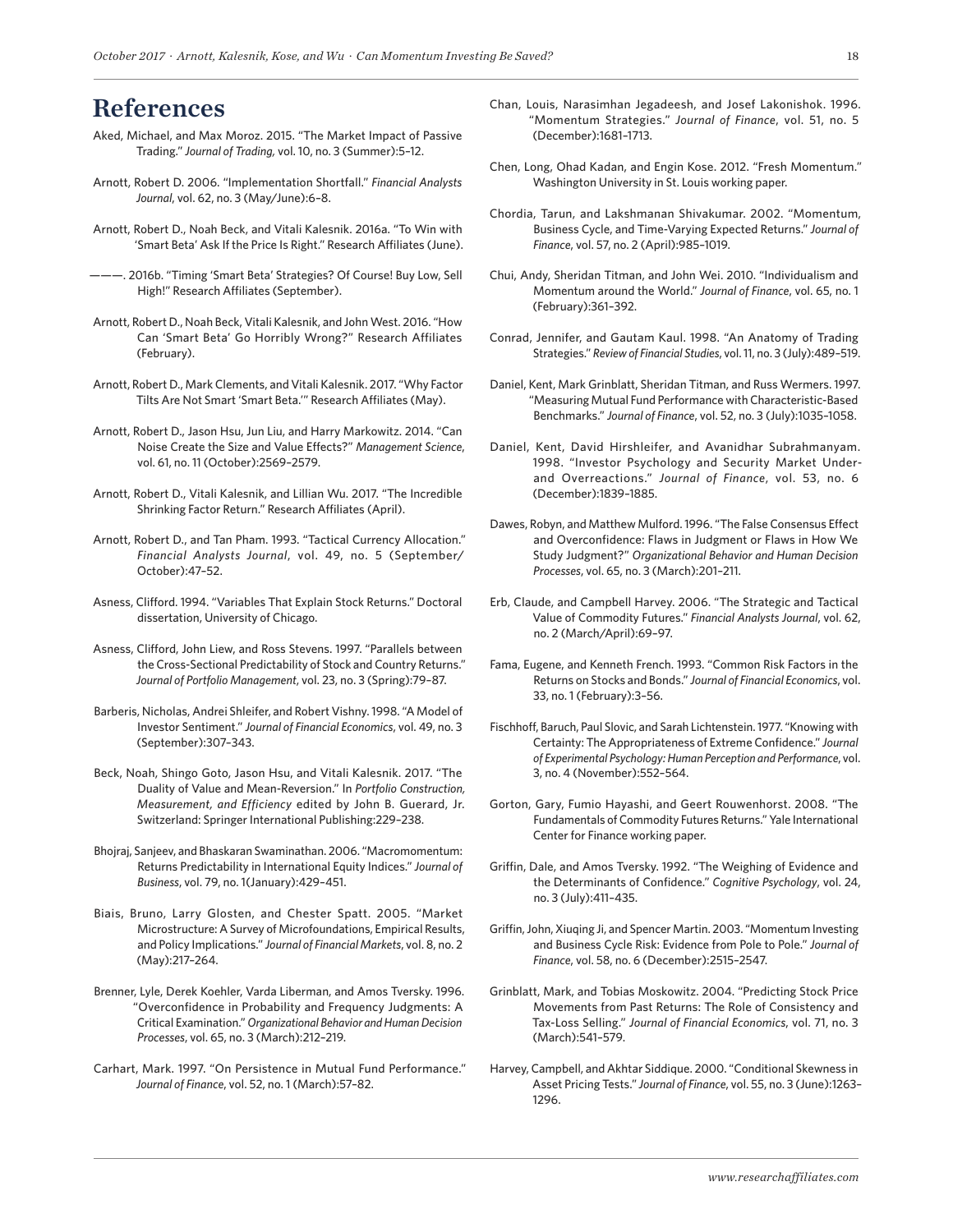- Hong, Harrison, and Jeremy Stein. 1999. "A Unified Theory of Underreaction, Momentum Trading, and Overreaction in Asset Markets." *Journal of Finance*, vol. 54, no. 6 (December):2143–2184.
- Jegadeesh, Narasimhan, and Sheridan Titman. 1993. "Returns to Buying Winners and Selling Losers: Implications for Stock Market Efficiency." *Journal of Finance*, vol. 48, no. 1 (March):65–91.
- -- 2001. "Profitability of Momentum Strategies: An Evaluation of Alternative Explanations." *Journal of Finance*, vol. 56, no. 2 (April):699–720.
- ———. 2002. "Cross-Sectional and Time-Series Determinants of Momentum Returns." *Review of Financial Studies*, vol. 15, no. 1 (January):143–157.
- Keren, Gideon.1997. "On the Calibration of Probability Judgments: Some Critical Comments and Alternative Perspectives." *Journal of Behavioral Decision Making*, vol. 10, no. 3 (September):269–278.
- Kho, Bong-Chan. 1996. "Time-Varying Risk Premia, Volatility, and Technical Trading Rule Profits: Evidence from Foreign Currency Futures Markets." *Journal of Financial Economics*, vol. 41, no. 2 (June):249–290.
- LeBaron, Blake. 1999. "Technical Trading Rule Profitability and Foreign Exchange Intervention." *Journal of International Economics*, vol. 49, no. 1 (June):125–143.
- Liew, Jimmy, and Maria Vassalou. 2000. "Can Book-to-Market, Size, and Momentum Be Risk Factors That Predict Economic Growth?" *Journal of Financial Economics*, vol. 57, no. 2 (August):221–245.
- Lou, Dong, Christopher Polk, and Spyros Skouras. 2017. "A Tug of War: Overnight versus Intraday Expected Returns." Working paper (March).
- Moskowitz, Tobias, and Mark Grinblatt. 1999. "Do Industries Explain Momentum?" *Journal of Finance*, vol. 54, no. 4 (August):1249– 1290.
- Moskowitz, Tobias, Yao Hua Ooi, and Lasse Heje Pedersen. 2012. "Time Series Momentum," *Journal of Financial Economics*, vol. 104, no. 2 (May):228–250.
- Novy-Marx, Robert. 2015. "Fundamentally, Momentum Is Fundamental Momentum." NBER Working Paper No. w20984 (February).
- Odean, Terrance. 1998. "Are Investors Reluctant to Realize Their Losses?" *Journal of Finance*, vol. 53, no. 3 (October):1775–1798.
- Roll, Richard. 1986. "The Hubris Hypothesis of Corporate Takeovers." *Journal of Business*, vol. 59, no. 2 (April):197–216.
- Rouwenhorst, Geert. 1998. "International Momentum Strategies." *Journal of Finance*, vol. 53, no. 1 (February):267–284.
- Slovic, Paul, Baruch Fischhoff, and Sarah Lichtenstein. 1980. "Facts and Fears: Understanding Perceived Risk." In *Societal Risk Assessment: How Safe Is Safe Enough?* edited by Richard Schwing and Walter Albers, General Motors Research Laboratories. Boston, MA: Springer:181–216.
- Treynor, Jack. 2005. "Why Market-Valuation-Indifferent Indexing Works." *Financial Analysts Journal*, vol. 61, no. 5 (September/ October):65–69.